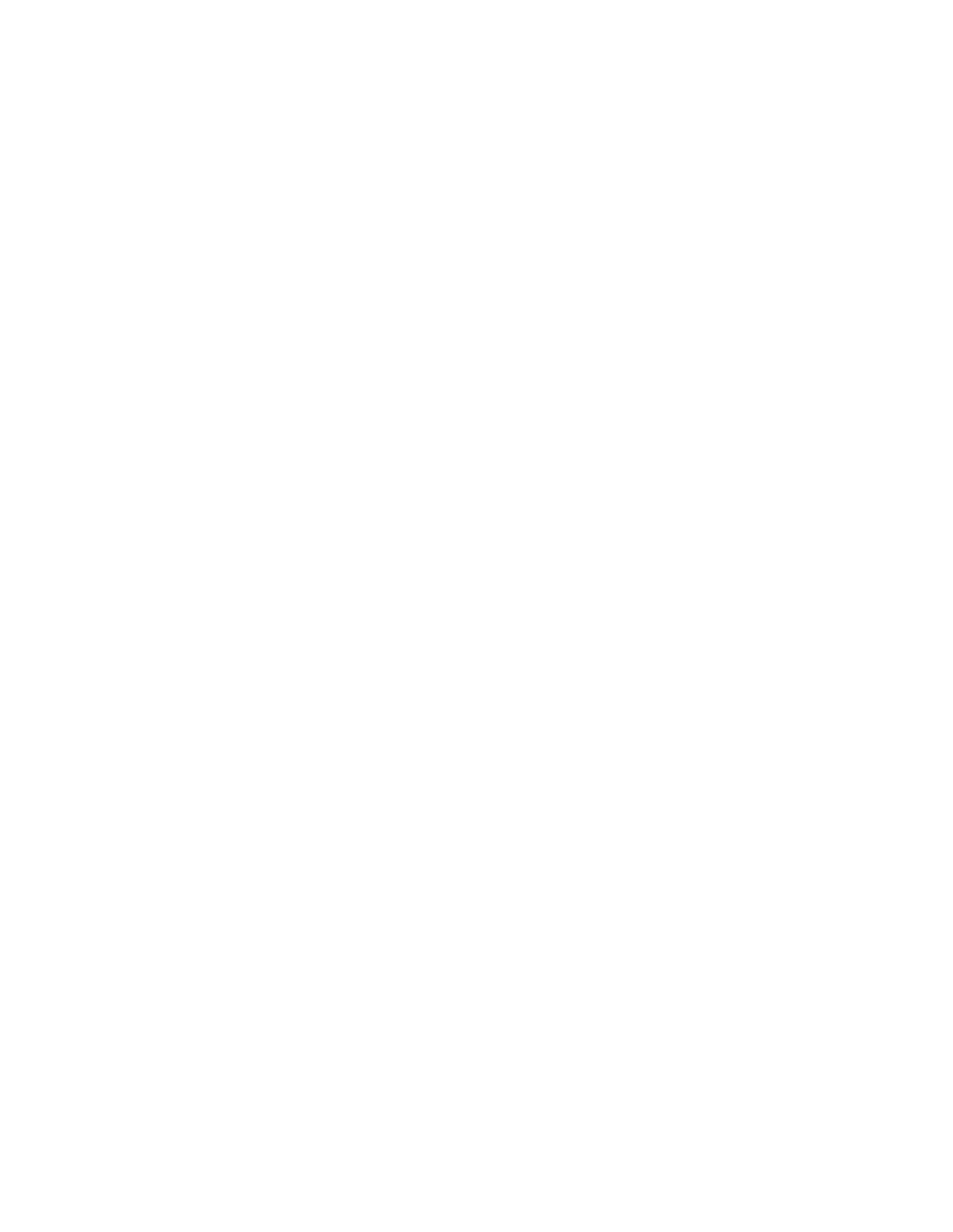# **Scoring Summary(Final) Texas Tech vs. Mississippi St. (12/28/2021 at Memphis, Tennessee)**



Texas Tech (7-6; 3-6) vs. Mississippi St. (7-6; 4-4) Date: 12/28/2021 • Site: Memphis, Tennessee • Stadium: Liberty Bowl Attendance: 48615

| <b>Score by Quarters</b> |    |    | Total |
|--------------------------|----|----|-------|
| Texas Tech               | 10 | 14 | 34    |
| Mississippi St.          |    |    |       |

| Qtr | Time  | <b>Scoring Play</b>                                                          | V-H      |
|-----|-------|------------------------------------------------------------------------------|----------|
| 1st | 12:40 | TTU - T.Brooks 19 yd TD RUSH (KICK by J.Garibay), 7-75 2:20                  | 7-0      |
| 1st | 03:03 | TTU - J.Garibay 31 yd FG 14-79 6:24                                          | $10 - 0$ |
| 2nd | 14:08 | MSU - R. Thomas 17 yd TD PASS from W. Rogers (KICK by N. Mccord), 10-75 3:55 | $10-7$   |
| 2nd | 00:13 | TTU - J.Garibay 26 yd FG 4-6 0:18                                            | $13 - 7$ |
| 3rd | 09:03 | TTU - D.Smith 1 yd TD RUSH (KICK by J.Garibay), 4-95 1:00                    | $20 - 7$ |
| 3rd | 00:02 | TTU - J.Sparkman 14 yd TD PASS from D.Smith (KICK by J.Garibay), 9-60 4:04   | $27 - 7$ |
| 4th | 08:47 | TTU - S. Thompson 1 yd TD RUSH (KICK by J. Garibay), 8-85 3:42               | $34 - 7$ |

Kickoff time: 06:50 PM ET • End of Game: 10:14 PM ET • Total elapsed time: 03:23 Officials: Referee: Riley Jefferson; Umpire: Troy Riley; Linesman: Josiah Ford;

Line judge: Jim Slayton; Back judge: Michael Griffith; Field judge: Michael Cullin;

Side judge: Richard Wilburn; Center judge: Jeff Tomlin;

Temperature: 69 • Wind: 10 south • Weather: cloudy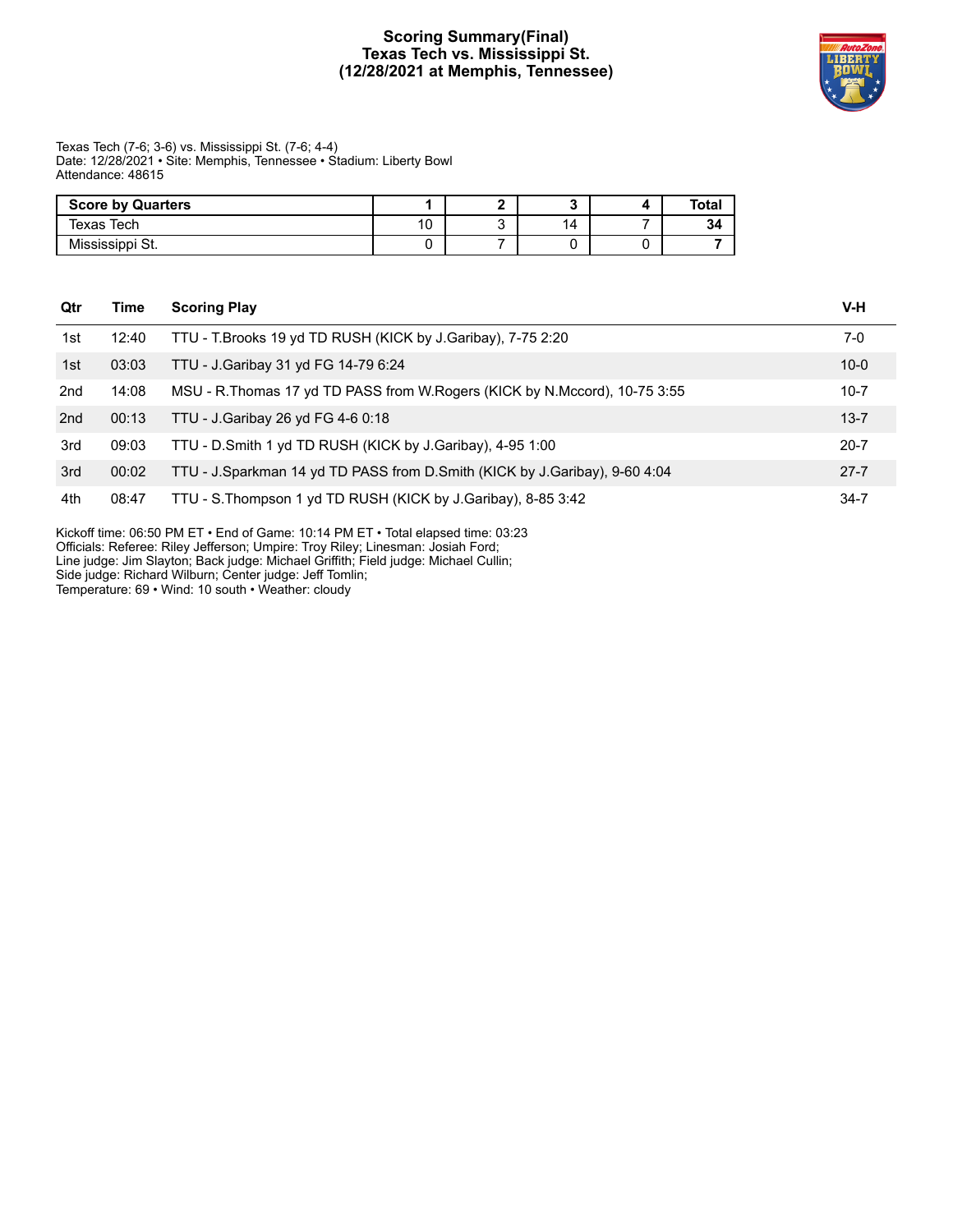# **Team Statistics(Final) Texas Tech vs. Mississippi St. (12/28/2021 at Memphis, Tennessee)**



|                                  | TTU            | <b>MSU</b>     |
|----------------------------------|----------------|----------------|
| <b>FIRST DOWNS</b>               | 24             | 22             |
| Rushing                          | 13             | $\overline{4}$ |
| Passing                          | 11             | 17             |
| Penalty                          | 0              | $\mathbf{1}$   |
| <b>NET YARDS RUSHING</b>         | 260            | 54             |
| <b>Rushing Attempts</b>          | 44             | 20             |
| Average Per Rush                 | 5.9            | 2.7            |
| <b>Rushing Touchdowns</b>        | 3              | $\mathbf 0$    |
| <b>Yards Gained Rushing</b>      | 268            | 89             |
| Yards Lost Rushing               | 8              | 35             |
| <b>NET YARDS PASSING</b>         | 252            | 290            |
| Completions-Attempts-Int         | 15-28-0        | $32 - 53 - 1$  |
| Average Per Attempt              | 9              | 5.5            |
| Average Per Completion           | 16.8           | 9.1            |
| Passing Touchdowns               | 1              | $\mathbf 1$    |
| <b>TOTAL OFFENSIVE YARDS</b>     | 512            | 344            |
| Total offensive plays            | 72             | 73             |
| Average Gain Per Play            | 7.1            | 4.7            |
| Fumbles: Number-Lost             | $0-0$          | $2 - 2$        |
| Penalties: Number-Yards          | $6 - 50$       | $4 - 35$       |
| <b>PUNTS-YARDS</b>               | 4-184          | $5 - 212$      |
| Average Yards Per Punt           | 46.0           | 42.4           |
| Net Yards Per Punt               | 43.8           | 41.8           |
| Inside 20                        | $\mathbf{2}$   | 4              |
| 50+ Yards                        | $\overline{2}$ | 1              |
| Touchbacks                       | 0              | $\pmb{0}$      |
| Fair catch                       | 0              | $\Omega$       |
| <b>KICKOFFS-YARDS</b>            | 7-432          | $2 - 130$      |
| Average Yards Per Kickoff        | 61.7           | 65             |
| Net Yards Per Kickoff            | 61.7           | 28             |
| Touchbacks                       | 3              | 2              |
| Punt returns: Number-Yards-TD    | $2 - 3 - 0$    | $3 - 9 - 0$    |
| Average Per Return               | 1.5            | 3              |
| Kickoff returns: Number-Yards-TD | $0 - 0 - 0$    | $4 - 74 - 0$   |
| Average Per Return               | 0              | 18.5           |
| Interceptions: Number-Yards-TD   | $1 - 0 - 0$    | $0 - 0 - 0$    |
| Fumble Returns: Number-Yards     | $2 - 0$        | $0-0$          |
| Miscellaneous Yards              | $\pmb{0}$      | $\mathbf 0$    |
| Possession Time                  | 30:57          | 29:03          |
| 1st Quarter                      | 8:44           | 6:16           |
| 2nd Quarter                      | 10:39          | 4:21           |
| 3rd Quarter                      | 6:05           | 8:50           |
| 4th Quarter                      | 5:29           | 9:31           |
| <b>Third-Down Conversions</b>    | 6 of 13        | 8 of 17        |
| Fourth-Down Conversions          | 0 of 1         | $1$ of $2$     |
| Red Zone Scores-Chances          | 6 of 6         | $1$ of $2$     |
| Touchdowns                       | 4              | $\mathbf{1}$   |
| <b>Field Goals</b>               | 2 of 2         | $0$ of $0$     |
| Sacks By: Number-Yards           | $4 - 31$       | 1-6            |
| PAT Kicks                        | $4 - 4$        | $1 - 1$        |
| <b>Field Goals</b>               | 2 of 2         | $0$ of $0$     |
| Points off turnovers             | $\overline{7}$ | 0              |
|                                  |                |                |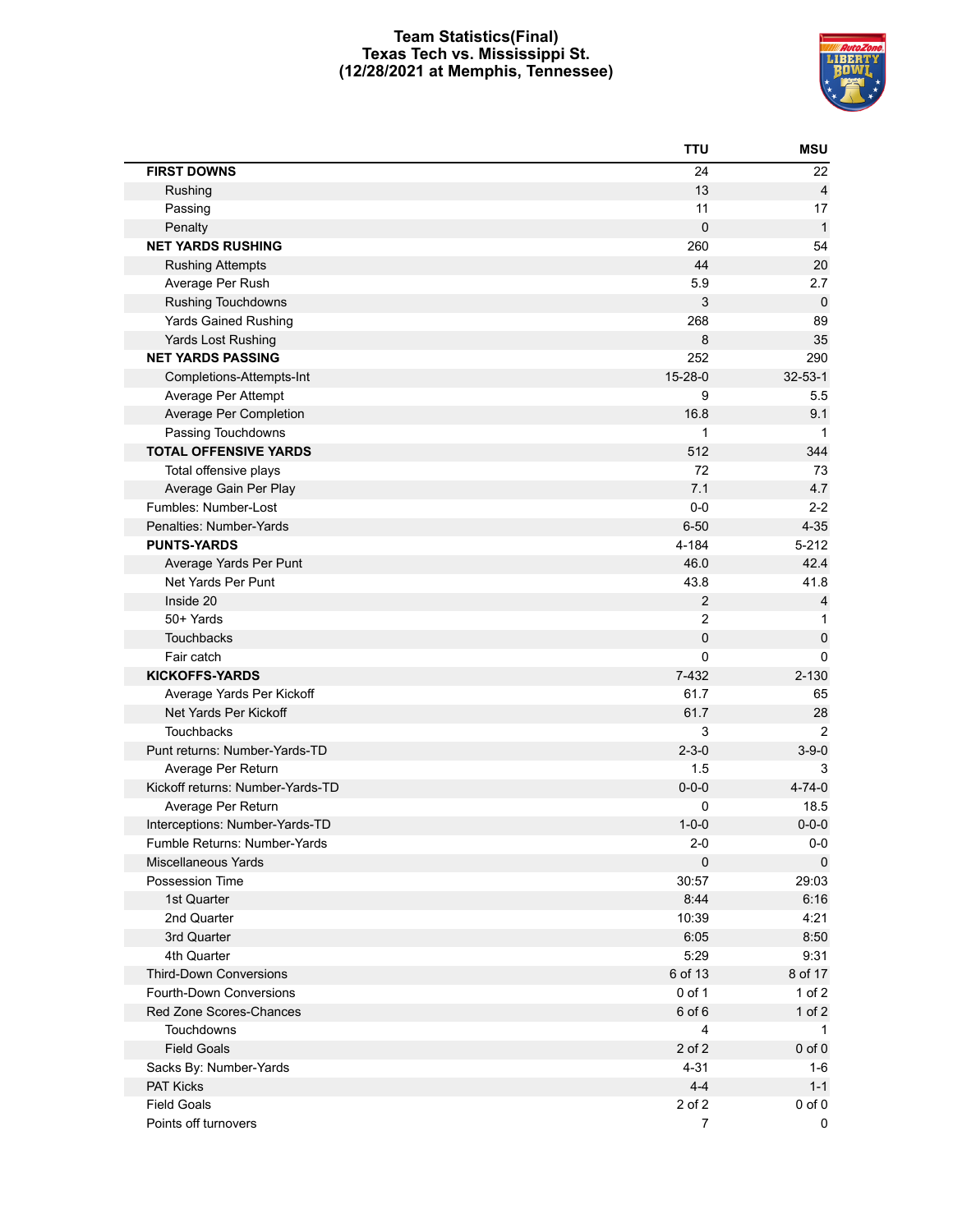# **Individual Statistics(Final) Texas Tech vs. Mississippi St. (12/28/2021 at Memphis, Tennessee)**



# **Texas Tech Mississippi St.**

| <b>Rushing</b>     |                | No.            | Gain           |            | Loss           | Net            |           | TD   | Lg             | Avg                                   |
|--------------------|----------------|----------------|----------------|------------|----------------|----------------|-----------|------|----------------|---------------------------------------|
| <b>T.Brooks</b>    |                | 16             | 109            |            | $\overline{2}$ | 107            |           | 1    | 19             | 6.7                                   |
| S.Thompson         |                | 14             | 80             |            | 0              | 80             |           | 1    | 33             | 5.7                                   |
| D.Smith            |                | 5              | 36             |            | 6              | 30             |           | 1    | 17             | 6                                     |
| K.Geiger           |                | 3              | 18             |            | 0              | 18             |           | 0    | 7              | 6                                     |
| M.Price            |                | $\overline{c}$ | 15             |            | 0              | 15             |           | 0    | 13             | 7.5                                   |
| X.White            |                | 4              | 10             |            | 0              | 10             |           | 0    | 4              | 2.5                                   |
| <b>Totals</b>      |                | 44             | 268            |            | 8              | 260            |           | 3    | 33             | 5.9                                   |
| Passing            |                | C-A-I          |                | Yds        |                | TD             |           | Long |                | Sack                                  |
| D.Smith            |                | 15-28-0        |                | 252        |                | 1              |           | 52   |                | $\mathbf 1$                           |
| <b>Totals</b>      |                | $15 - 28 - 0$  |                | 252        |                | 1              |           | 52   |                | $\overline{1}$                        |
| <b>Receiving</b>   |                |                | No.            |            | Yards          | TD             |           |      | Long           | <b>Tgt</b>                            |
| K.Geiger           |                |                | 4              |            | 9              | 0              |           |      | 6              | 6                                     |
| M.Price            |                |                | 3              |            | 72             | 0              |           |      | 48             | 8                                     |
| J.Bradley          |                |                | $\overline{c}$ |            | 64             | 0              |           |      | 52             | 3                                     |
| T.Koontz           |                |                | $\overline{2}$ |            | 41             | 0              |           |      | 39             | $\overline{\mathbf{c}}$               |
| J.Sparkman         |                |                | $\overline{2}$ |            | 29             | 1              |           |      | 15             | $\begin{array}{c} 2 \\ 1 \end{array}$ |
| X.White            |                |                | 1              |            | 19             | 0              |           |      | 19             |                                       |
| <b>T.Cleveland</b> |                |                | 1              |            | 18             | 0              |           |      | 18             | $\overline{\mathbf{c}}$               |
| <b>TEAM</b>        |                |                | 0              |            | 0              | 0              |           |      | 0              | 0                                     |
| M.Tharp            |                |                | 0              |            | 0              | 0              |           |      | 0              | 1                                     |
| D.Rigdon           |                |                | 0              |            | 0              | 0              |           |      | 0              | 1                                     |
| <b>Totals</b>      |                |                | 15             |            | 252            | $\overline{1}$ |           |      | 52             | 26                                    |
| <b>Punting</b>     |                | No.            |                | Yds        | Avg            |                | Long      |      | In20           | ΤВ                                    |
| A.McNamara         |                |                | 4              | 184        | 46             |                | 61        |      | 2              | 0                                     |
|                    |                |                |                |            |                |                |           |      |                |                                       |
| <b>Totals</b>      |                |                | 4              | 184        | 46.0           |                | 61        |      | $\overline{2}$ | 0                                     |
|                    |                | Punt           |                |            | <b>Kickoff</b> |                |           |      | Intercept      |                                       |
| <b>Returns</b>     | No             | Yds            | Lg             | No         | Yds            | Lg             |           | No   | Yds            | Lg                                    |
| A.Frye             | $\overline{c}$ | 3              | 5              | 0          |                | 0<br>0         |           | 0    |                | 0<br>0                                |
| E.Monroe           | 0              | 0              | 0              | 0          |                | 0<br>0         |           | 1    |                | 0<br>0                                |
| <b>Totals</b>      | $\overline{2}$ | 3              | 5              | 0          |                | 0<br>0         |           | 1    |                | 0<br>0                                |
|                    |                |                |                |            |                |                |           |      |                |                                       |
| <b>Field goals</b> |                | Qtr            | Time           |            | Dist           |                |           |      | Result         |                                       |
| J.Garibay          |                | 1st            | 03:03          |            | 31 yards       |                |           |      | GOOD           |                                       |
| J.Garibay          |                | 2nd            | 00:13          |            |                | 26 yards       |           |      | GOOD           |                                       |
| <b>Kickoffs</b>    | No.            |                | Yards          |            |                | Avg            |           | ΤВ   |                | ОВ                                    |
| T.Wolff            | 7              |                | 432 yards      |            |                | 61.7           |           | 3    | 0              |                                       |
| All-purpose        |                |                | Run            | <b>Rcv</b> |                | KR             | <b>PR</b> | IR   |                | <b>Total</b>                          |
| <b>T.Brooks</b>    |                |                | 107            |            | 0              | 0              | 0         |      | 0              | 107                                   |
| M.Price            |                |                | 15             |            | 72             | 0              | 0         |      | 0              | 87                                    |
| S.Thompson         |                |                | 80             |            | 0              | 0              | 0         |      | 0              | 80                                    |

| <b>Returns</b> | No | Yds           | Lg             | Yds<br>No | Lg             | No   | Yds       | Lg                      |
|----------------|----|---------------|----------------|-----------|----------------|------|-----------|-------------------------|
|                |    | Punt          |                |           | <b>Kickoff</b> |      | Intercept |                         |
| <b>Totals</b>  |    | 5             | 212            | 42.4      |                | 53   | 4         | 0                       |
| A.Trafford     |    | 5             | 212            | 42.4      |                | 53   | 4         | 0                       |
| <b>Punting</b> |    | No.           | Yds            | Avg       | Long           |      | In20      | TВ                      |
| <b>Totals</b>  |    |               | 32             | 284       | $\mathbf{1}$   |      | 28        | 52                      |
| R.Harvey       |    |               | 0              | 0         | 0              |      | 0         | $\overline{c}$          |
| <b>TEAM</b>    |    |               | $\overline{0}$ | 0         | 0              |      | 0         | 0                       |
| C.Ducking      |    |               | $\overline{c}$ | 17        | 0              |      | 9         | $\overline{\mathbf{c}}$ |
| L.Griffin      |    |               | $\overline{c}$ | 18        | 0              |      | 10        | 4                       |
| R.Thomas       |    |               | $\overline{c}$ | 32        | 1              |      | 17        | 4                       |
| J.Walley       |    |               | 3              | 18        | 0              |      | 10        | 8                       |
| D.Johnson      |    |               | 3              | 20        | 0              |      | 17        | 5                       |
| J.Calvin       |    |               | 4              | 10        | 0              |      | 6         | 4                       |
| J.Marks        |    |               | 4              | 38        | 0              |      | 18        | 8                       |
| A. Williams    |    |               | 5              | 74        | 0              |      | 28        | 6                       |
| M.Polk         |    |               | 7              | 57        | 0              |      | 18        | 9                       |
| Receiving      |    |               | No.            | Yards     | TD             |      | Long      | Tgt                     |
| <b>Totals</b>  |    | 32-53-1       |                | 290       | 1              | 28   |           | 4                       |
| W.Rogers       |    | $32 - 53 - 1$ |                | 290       | 1              | 28   |           | 4                       |
| <b>Passing</b> |    | $C-A-I$       |                | Yds       | TD             | Long |           | Sack                    |
| <b>Totals</b>  |    | 20            | 89             | 35        | 54             | 0    | 30        | 2.7                     |
| W.Rogers       |    | 6             | 4              | 31        | $-27$          | 0    | 4         | $-4.5$                  |
| J.Marks        |    | 5             | 19             | 0         | 19             | 0    | 9         | 3.8                     |
| D.Johnson      |    | 9             | 66             | 4         | 62             | 0    | 30        | 6.9                     |
|                |    |               |                |           |                |      |           |                         |

**Rushing No. Gain Loss Net TD Lg Avg**

|                    |    | Punt |     |      | NICKOTT | mercept     |               |            |    |
|--------------------|----|------|-----|------|---------|-------------|---------------|------------|----|
| <b>Returns</b>     | No | Yds  | Lg  | No   | Yds     | Lq          | No            | <b>Yds</b> | La |
| L.Griffin          | 0  | 0    | 0   |      | 20      | 20          | 0             | 0          | 0  |
| J.Marks            | 0  | 0    | 0   | 3    | 54      | 22          | 0             | 0          | 0  |
| J.Walley           | 2  | 8    | 8   | 0    | 0       | 0           | 0             | 0          | 0  |
| A. Williams        | 1  | 1    |     | 0    | 0       | 0           | 0             | 0          | O  |
| Totals             | 3  | 9    | 8   | 4    | 74      | 22          | 0             | 0          | 0  |
| <b>Field goals</b> |    |      | Qtr | Time |         | <b>Dist</b> | <b>Result</b> |            |    |

| <b>Kickoffs</b> | No. | Yards |           |    | Ava       | тв | OВ    |  |
|-----------------|-----|-------|-----------|----|-----------|----|-------|--|
| S.Goodman       | 2   |       | 130 yards |    | 65        | 2  | 0     |  |
| All-purpose     |     | Run   | Rcv       | KR | <b>PR</b> | IR | Total |  |
| J.Marks         |     | 19    | 38        | 54 |           | O  | 111   |  |
| D.Johnson       |     | 62    | 20        | 0  | O         | 0  | 82    |  |
| A. Williams     |     | 0     | 74        | 0  |           | 0  | 75    |  |
| M.Polk          |     | 0     | 57        | 0  | Ω         | O  | 57    |  |

FUMBLES: Texas Tech- . Mississippi St.- D.Johnson 1-1 A.Williams 1-1 .

J.Bradley 0 64 0 0 0 64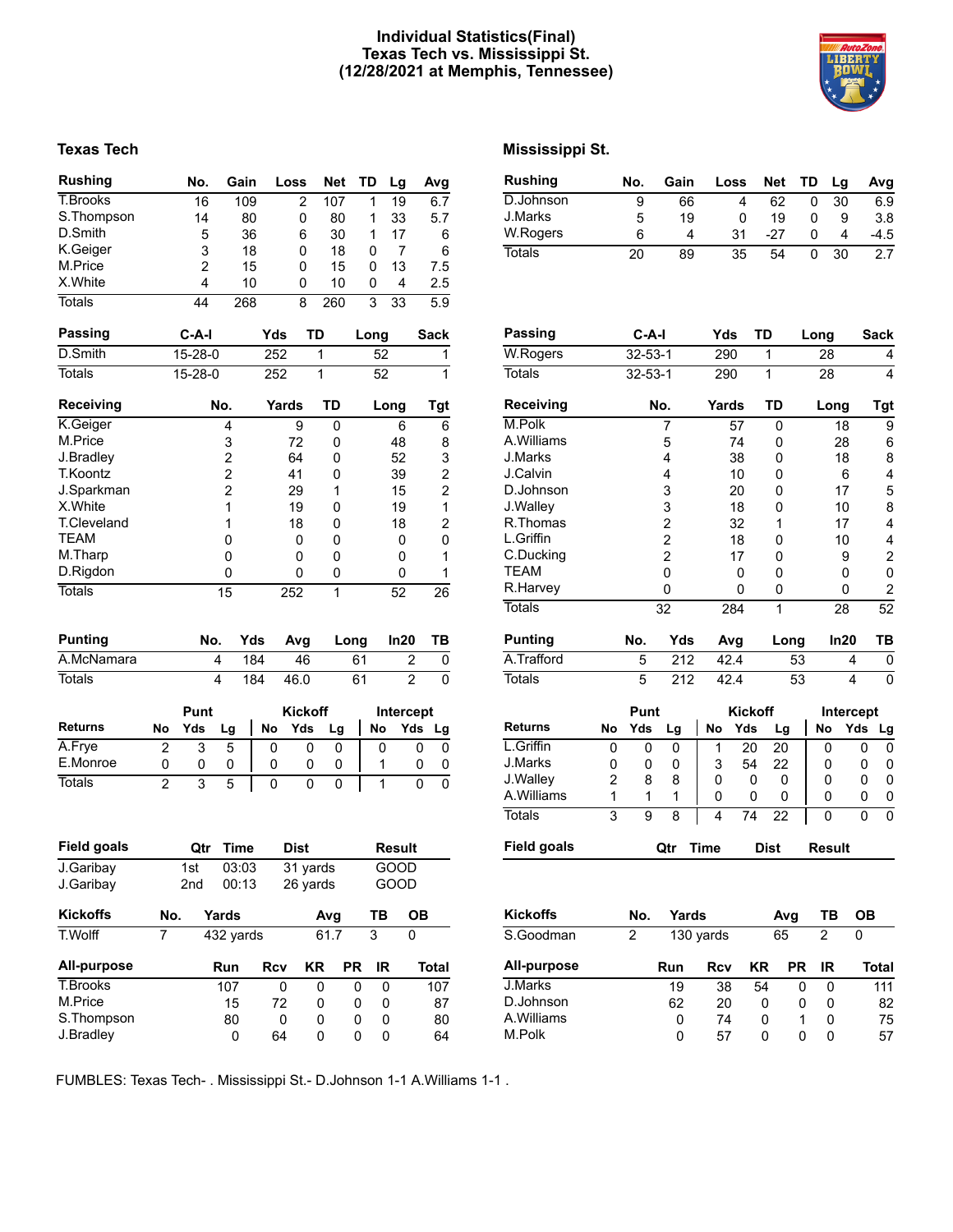# **Defensive Statistics(Final) Texas Tech vs. Mississippi St. (12/28/2021 at Memphis, Tennessee)**



| #              | <b>Texas Tech</b>    |                | Solo                    | Ast          | <b>Total</b>   | Sacks-Yds  | <b>TFL-Yds</b> | <b>FF</b>    | FR-Yds  | Int-Yds | <b>BrUp</b>    | <b>Blks</b>              | QBH            |
|----------------|----------------------|----------------|-------------------------|--------------|----------------|------------|----------------|--------------|---------|---------|----------------|--------------------------|----------------|
|                | 17 C.Schooler        |                | 8                       | 1            | 9              | $1.0 - 1$  | $2.0 - 2$      | 0            | $0-0$   | $0-0$   | 0              |                          | 0              |
|                | 6 R.Jeffers          |                | 3                       | 2            | 5              | $0.0 - 0$  | $0.0 - 0$      | 0            | $0-0$   | $0-0$   | 0              | $\overline{\phantom{0}}$ | $\pmb{0}$      |
|                | 12 R.Williams        |                | 5                       | 0            | 5              | $0.0 - 0$  | $0.0 - 0$      | 0            | $0-0$   | $0-0$   | 1              | $\overline{\phantom{0}}$ | 0              |
|                | 19 T.Wilson          |                | 4                       | 0            | 4              | $2.0 - 20$ | $2.0 - 20$     | 0            | $0-0$   | $0-0$   | $\mathbf{1}$   | $\qquad \qquad -$        | $\mathbf{1}$   |
|                | 25 D.Taylor-Demerson |                | 4                       | 0            | 4              | $0.0 - 0$  | $0.0 - 0$      | 0            | $0-0$   | $0-0$   | 3              | $\overline{\phantom{0}}$ | 0              |
|                | 1 K.Merriweather     |                | 2                       | $\mathbf{1}$ | 3              | $0.0 - 0$  | $1.0 - 4$      | 0            | $0-0$   | $0-0$   | 0              | $\overline{\phantom{a}}$ | $\pmb{0}$      |
|                | 11 E.Monroe          |                | 3                       | 0            | 3              | $0.0 - 0$  | $0.0 - 0$      | 0            | $0-0$   | $1 - 0$ | 0              | $\overline{\phantom{a}}$ | 0              |
|                | 22 R.Pearson         |                | 3                       | 0            | 3              | $0.0 - 0$  | $0.0 - 0$      | 0            | $0-0$   | $0 - 0$ | 0              | $\overline{\phantom{0}}$ | $\pmb{0}$      |
|                | 23 D.Fields          |                | 3                       | 0            | 3              | $0.0 - 0$  | $1.0 - 1$      | 0            | $1 - 0$ | $0-0$   | 1              | $\overline{\phantom{0}}$ | $\pmb{0}$      |
|                | 90 D.Drew            |                | $\mathbf{1}$            | 2            | 3              | $0.0 - 0$  | $0.0 - 0$      | 0            | $0-0$   | $0-0$   | 0              | $\overline{\phantom{a}}$ | $\pmb{0}$      |
|                | 95 J.Hutchings       |                | 3                       | 0            | 3              | $0.0 - 0$  | $0.0 - 0$      | 0            | $0-0$   | $0-0$   | 0              | $\overline{\phantom{0}}$ | 0              |
|                | 0 S.Collins          |                | 1                       | $\mathbf{1}$ | $\overline{c}$ | $0.0 - 0$  | $0.0 - 0$      | 0            | $0-0$   | $0-0$   | $\pmb{0}$      | $\overline{\phantom{a}}$ | $\pmb{0}$      |
|                | 35 P.Curley          |                | $\overline{\mathbf{c}}$ | 0            | $\overline{c}$ | $0.0 - 0$  | $0.0 - 0$      | 0            | $0-0$   | $0-0$   | 0              | $\overline{\phantom{0}}$ | $\pmb{0}$      |
|                | 20 K.Eldridge        |                | $\mathbf{1}$            | 0            | $\mathbf{1}$   | $0.0 - 0$  | $0.0 - 0$      | 1            | $0-0$   | $0-0$   | 0              | ÷,                       | $\pmb{0}$      |
|                | 32 T.Matthews        |                | 0                       | $\mathbf{1}$ | 1              | $0.0 - 0$  | $0.0 - 0$      | 0            | $1 - 0$ | $0-0$   | 0              | $\overline{\phantom{a}}$ | $\pmb{0}$      |
|                | 54 B.Ramirez         |                | 1                       | 0            | $\mathbf{1}$   | $0.0 - 0$  | $0.0 - 0$      | 0            | $0-0$   | $0 - 0$ | 0              | $\overline{\phantom{0}}$ | $\pmb{0}$      |
|                | 96 P.Blidi           |                | 1                       | $\Omega$     | $\mathbf{1}$   | $0.0 - 0$  | $0.0 - 0$      | 0            | $0-0$   | $0-0$   | 0              | $\overline{\phantom{0}}$ | 1              |
|                | 97 T.Bradford Jr.    |                | $\mathbf{1}$            | 0            | $\mathbf{1}$   | $1.0 - 10$ | $1.0 - 10$     | 0            | $0-0$   | $0 - 0$ | 0              | $\overline{\phantom{a}}$ | $\pmb{0}$      |
|                | 7 A.Frye             |                | 0                       | 0            | 0              | $0.0 - 0$  | $0.0 - 0$      | 0            | $0-0$   | $0-0$   | 1              | $\overline{\phantom{a}}$ | 0              |
|                | <b>Totals</b>        |                | 46                      | 8            | 54             | $4 - 31$   | $7.0 - 37$     | $\mathbf{1}$ | $2 - 0$ | $1 - 0$ | $\overline{7}$ | $\pmb{0}$                | $\overline{2}$ |
|                |                      |                |                         |              |                |            |                |              |         |         |                |                          |                |
|                | # Mississippi St.    | Solo           | Ast                     | <b>Total</b> |                | Sacks-Yds  | <b>TFL-Yds</b> | FF           | FR-Yds  | Int-Yds | <b>BrUp</b>    | <b>Blks</b>              | QBH            |
|                | 38 F.Peters          | 10             | $\overline{2}$          | 12           |                | $0.0 - 0$  | $0.0 - 0$      | $\mathbf 0$  | $0-0$   | $0-0$   | 1              |                          | 1              |
|                | 42 C.Ellington       | $\overline{7}$ |                         |              |                |            |                |              |         |         |                |                          | $\mathbf{1}$   |
|                |                      |                | $\mathbf{1}$            |              | 8              | $0.0 - 0$  | $0.0 - 0$      | 0            | $0-0$   | $0-0$   | 0              | $\overline{a}$           |                |
|                | 13 E.Forbes          | 6              | 1                       |              | $\overline{7}$ | $0.0 - 0$  | $0.5 - 2$      | 0            | $0-0$   | $0-0$   | 0              | $\overline{a}$           | $\pmb{0}$      |
|                | 93 C.Young           | 4              | 3                       |              | $\overline{7}$ | $0.0 - 0$  | $0.0 - 0$      | 0            | $0-0$   | $0-0$   | $\mathbf 0$    | $\qquad \qquad -$        | $\pmb{0}$      |
|                | 14 N.Watson          | 5              | 1                       |              | 6              | $1.0 - 6$  | $1.0 - 6$      | 0            | $0-0$   | $0-0$   | 0              | $\blacksquare$           | 0              |
|                | 30 D.Richardson      | 4              | 0                       |              | 4              | $0.0 - 0$  | $0.0 - 0$      | 0            | $0-0$   | $0-0$   | 0              | $\overline{\phantom{a}}$ | $\pmb{0}$      |
|                | 19 C.Duncan          | 1              | $\overline{2}$          |              | 3              | $0.0 - 0$  | $0.0 - 0$      | 0            | $0-0$   | $0 - 0$ | 0              | $\overline{a}$           | 0              |
|                | 16 D.Page            | $\mathbf{1}$   | $\mathbf{1}$            |              | $\overline{c}$ | $0.0 - 0$  | $0.0 - 0$      | 0            | $0-0$   | $0-0$   | 0              | $\overline{\phantom{m}}$ | $\pmb{0}$      |
|                | 22 N.Pickering       | 0              | 2                       |              | 2              | $0.0 - 0$  | $0.5 - 2$      | 0            | $0-0$   | $0-0$   | 0              | $\blacksquare$           | 0              |
|                | 44 J.Johnson         | 2              | 0                       |              | $\overline{c}$ | $0.0 - 0$  | $0.0 - 0$      | 0            | $0-0$   | $0-0$   | $\mathbf{1}$   | $\overline{\phantom{a}}$ | $\pmb{0}$      |
|                | 45 T.Cooper          | 1              | 1                       |              | 2              | $0.0 - 0$  | $0.0 - 0$      | 0            | $0-0$   | $0-0$   | 0              | $\overline{a}$           | 0              |
|                | 2 T.Wheat            | $\mathbf{1}$   | 0                       |              | $\mathbf{1}$   | $0.0 - 0$  | $0.0 - 0$      | 0            | $0-0$   | $0-0$   | 0              | $\overline{a}$           | 3              |
| $\overline{7}$ | J.Marks              | 1              | 0                       |              | 1              | $0.0 - 0$  | $0.0 - 0$      | 0            | $0-0$   | $0-0$   | 0              |                          | 0              |
|                | 9 D.Russell          | $\mathbf{1}$   | 0                       |              | $\mathbf{1}$   | $0.0 - 0$  | $1.0 - 2$      | 0            | $0-0$   | $0-0$   | 0              | $\qquad \qquad -$        | $\pmb{0}$      |
|                | 11 J.Walley          | 1              | 0                       |              | 1              | $0.0 - 0$  | $0.0 - 0$      | 0            | $0-0$   | $0-0$   | 0              | $\frac{1}{2}$            | 0              |
|                | 34 S.Timbs           | $\mathbf{1}$   | 0                       |              | $\mathbf{1}$   | $0.0 - 0$  | $0.0 - 0$      | 0            | $0-0$   | $0-0$   | 0              | $\frac{1}{2}$            | $\pmb{0}$      |
|                | 92 J.Banks           | 1              | 0                       |              | 1              | $0.0 - 0$  | $0.0 - 0$      | 0            | $0-0$   | $0-0$   | 0              | $\blacksquare$           | 0              |
|                | 36 J.Jimison         | 0              | $\pmb{0}$               |              | 0              | $0.0 - 0$  | $0.0 - 0$      | 0            | $0-0$   | $0-0$   | 1              | $\overline{\phantom{a}}$ | $\pmb{0}$      |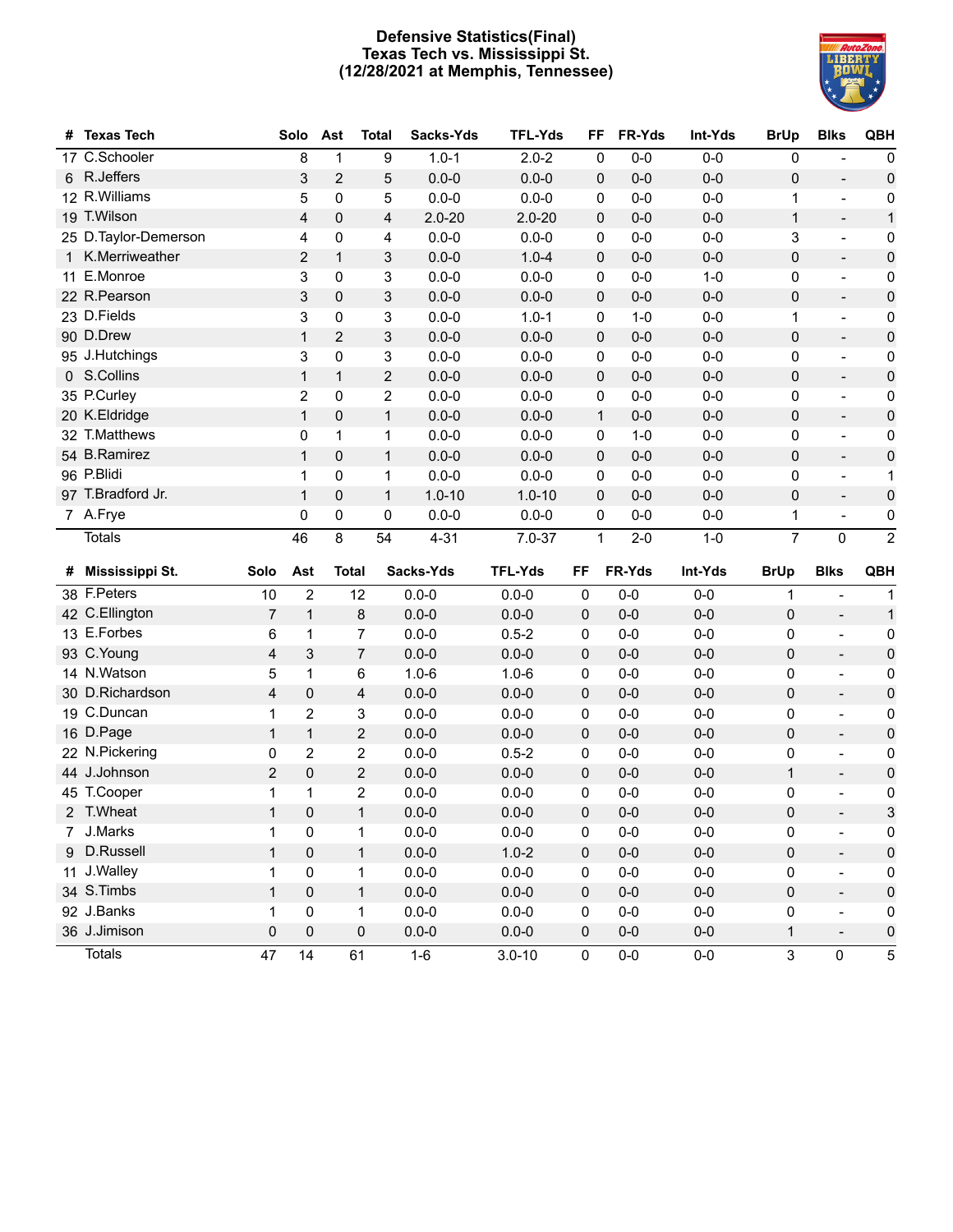#### **Participation Report(Final) Texas Tech vs. Mississippi St. (12/28/2021 at Memphis, Tennessee)**



# **Texas Tech**

| Pos       | ## |        | <b>OFFENSE</b>     | Pos       | ##             | <b>OFFENSE</b> |
|-----------|----|--------|--------------------|-----------|----------------|----------------|
| <b>RB</b> | 4  |        | S.Thompson         | QB        | $\overline{2}$ | W.Rogers       |
| QB        | 7  |        | D.Smith            | <b>WR</b> | 5              | L.Griffin      |
| <b>WR</b> | 10 |        | K.Geiger           | <b>WR</b> | 10             | M.Polk         |
| TЕ        | 15 |        | T.Koontz           | <b>WR</b> | 11             | J.Walley       |
| OL        | 50 |        | J.Burger           | <b>RB</b> | 23             | D.Johnson      |
| OL        | 51 |        | <b>T.Storment</b>  | OL        | 57             | C.Smith        |
| OL        | 70 |        | W.Wright           | OL        | 58             | K.Jones        |
| OL        | 73 |        | D.Deaton           | OL        | 63             | L.Sharp        |
| OL        | 76 |        | C.Rogers           | OL        | 66             | N.Jones        |
| TE.       | 80 |        | M.Tharp            | OL        | 69             | K.Johnson      |
| <b>WR</b> | 89 |        | J.Bradley          | <b>WR</b> | 85             | A. Williams    |
|           |    |        |                    |           |                |                |
| Pos       | ## |        | <b>DEFENSE</b>     | Pos       | ##             | <b>DEFENSE</b> |
| LВ        | 1  |        | K.Merriweather     | LB        | $\overline{2}$ | T.Wheat        |
| LB        | 6  |        | R.Jeffers          | DE        | 9              | D.Russell      |
| DB        | 11 |        | E.Monroe           | DB        | 13             | E.Forbes       |
| DB        | 12 |        | R.Williams         | LB        | 14             | N.Watson       |
| LВ        | 17 |        | C.Schooler         | S         | 19             | C.Duncan       |
| DL        | 19 |        | T.Wilson           | DT        | 22             | N.Pickering    |
| DB        | 22 |        | R.Pearson          | DB        | 30             | D.Richardson   |
| DB        | 23 |        | D.Fields           | S         | 38             | F.Peters       |
| DB        | 25 |        | D. Taylor-Demerson | S         | 42             | C.Ellington    |
| DL        | 90 | D.Drew |                    | LB        | 44             | J.Johnson      |

**Texas Tech:** 0-S.Collins; 3-K.Minor; 7-A.Frye; 10-C.White; 14-X.White; 15-C.Boyd; 18-M.Price; 20-K.Eldridge; 21-C.Watts; 26-J.Lloyd; 28-T.Brooks; 29-N.Floyd; 31-A.McNamara; 32-T.Matthews; 33-M.Young; 33-R.Hart; 34-B.Robinson; 35-P.Curley; 36-T.Wolff; 43- H.Teeter; 46-J.Garibay; 47-E.Frasier; 48-D.Lewis II; 54-B.Ramirez; 63-A.Castro; 64-C.Franks; 82-N.Martinez; 84-J.Sparkman; 85- T.Cleveland; 86-D.Rigdon; 94-T.Lewis; 96-P.Blidi; 97-T.Bradford Jr.;

**Mississippi St.:** 4-I.King Ani; 6-J.Calvin; 7-J.Marks; 16-D.Page; 17-C.Ducking; 22-O.Wells; 26-J.Purvis; 31-T.Knox; 32-J.Jernighan; 34-S.Timbs; 36-J.Jimison; 40-N.Mitchell; 45-T.Cooper; 48-S.Goodman; 52-G.Jackson; 56-A.Trafford; 60-W.Ryland; 76-A.Reese IV; 81- A.Harmon; 82-R.Harvey; 84-R.Thomas; 91-N.Mccord; 92-J.Banks;

# **Mississippi St.**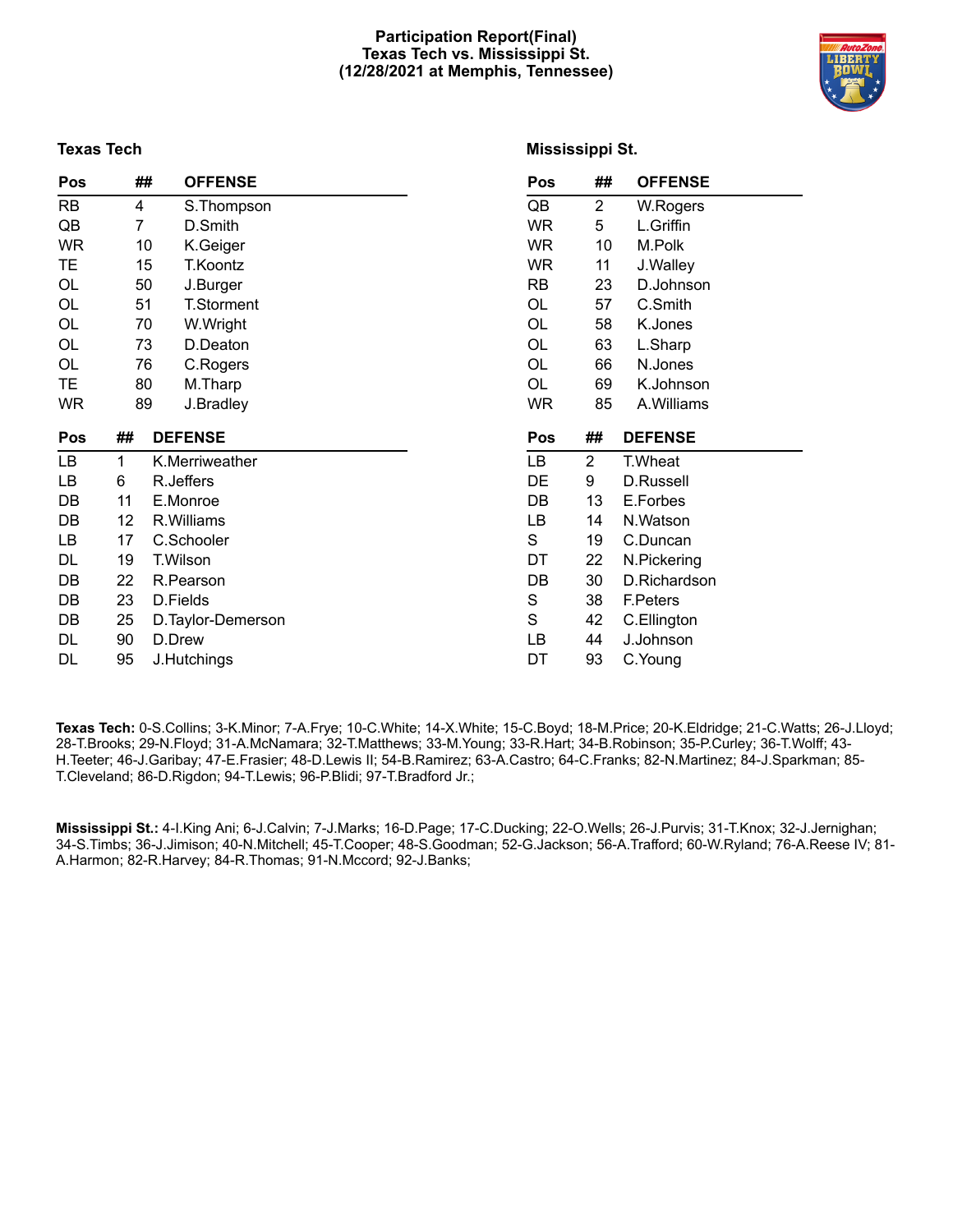# **Drive Chart (By Team)(Final) Texas Tech vs. Mississippi St. (12/28/2021 at Memphis, Tennessee)**



|            |                 |                   |       | <b>Drive Started</b>         |                   |            | <b>Drive Ended</b>           | Consumed      |            |  |
|------------|-----------------|-------------------|-------|------------------------------|-------------------|------------|------------------------------|---------------|------------|--|
| Team       | Qtr             | Spot              | Time  | <b>Obtained</b>              | Spot              | Time       | <b>How lost</b>              | <b>PI-Yds</b> | <b>TOP</b> |  |
| TTU        | 1st             | TTU25             | 15:00 | KO                           | MSU0              | 12:40      | *TD                          | $7 - 75$      | 2:20       |  |
| <b>TTU</b> | 1st             | TTU8              | 09:27 | <b>PUNT</b>                  | MSU <sub>13</sub> | 03:03      | *FG                          | $14 - 79$     | 6:24       |  |
| TTU        | 2nd             | TTU25             | 14:08 | KO                           | TTU <sub>21</sub> | 12:06      | <b>PUNT</b>                  | $3 - -4$      | 2:02       |  |
| <b>TTU</b> | 2 <sub>nd</sub> | TTU <sub>17</sub> | 09:49 | <b>PUNT</b>                  | MSU31             | 04:20      | <b>DOWNS</b>                 | $12 - 52$     | 5:29       |  |
| <b>TTU</b> | 2nd             | TTU36             | 03:21 | <b>PUNT</b>                  | MSU <sub>40</sub> | 00:31      | <b>PUNT</b>                  | $7 - 24$      | 2:50       |  |
| <b>TTU</b> | 2 <sub>nd</sub> | MSU <sub>14</sub> | 00:31 | <b>PUNT</b>                  | MSU <sub>8</sub>  | 00:13      | *FG                          | $4 - 6$       | 0:18       |  |
| <b>TTU</b> | 3rd             | TTU15             | 12:58 | <b>PUNT</b>                  | TTU <sub>17</sub> | 11:57      | <b>PUNT</b>                  | $3 - 2$       | 1:01       |  |
| <b>TTU</b> | 3rd             | TTU <sub>5</sub>  | 10:03 | <b>PUNT</b>                  | MSU <sub>0</sub>  | 09:03      | *TD                          | $4 - 95$      | 1:00       |  |
| <b>TTU</b> | 3rd             | <b>TTU40</b>      | 04:06 | <b>DOWNS</b>                 | MSU <sub>0</sub>  | 00:02      | *TD                          | $9 - 60$      | 4:04       |  |
| <b>TTU</b> | 4th             | TTU <sub>15</sub> | 12:29 | <b>INT</b>                   | <b>MSU0</b>       | 08:47      | $*TD$                        | $8 - 85$      | 3:42       |  |
| TTU        | 4th             | TTU36             | 06:25 | <b>FUMB</b><br>$\sim$ $\sim$ | ITTU39            | 04:38<br>. | <b>PUNT</b><br>$\sim$ $\sim$ | $3 - 3$       | 1:47       |  |

|                      | 1st     | 2nd     | 3rd     | 4th     | 1st    | 2nd     |          |
|----------------------|---------|---------|---------|---------|--------|---------|----------|
| <b>Texas Tech</b>    | Otr     | Otr     | Qtr     | Qtr     | Half   | Half    | Total    |
| Time of possession   | 8:44    | 10:39   | 6:05    | 5:29    | 19:23  | 11:34   | 30:57    |
| 3rd down conversions | $2 - 3$ | $3 - 7$ | $1 - 2$ | $0 - 1$ | $5-10$ | $1 - 3$ | $6 - 13$ |
| 4th down conversions | ი-ი     | በ-1     | ი-ი     | 0-0     | 0-1    | ი-ი     | $0 - 1$  |

|                      |     |                      |       | <b>Drive Started</b> |         | <b>Drive Ended</b> |              |         |                 |          | <b>Consumed</b> |      |  |
|----------------------|-----|----------------------|-------|----------------------|---------|--------------------|--------------|---------|-----------------|----------|-----------------|------|--|
| Team                 | Qtr | Spot                 | Time  | <b>Obtained</b>      |         |                    | Spot         | Time    | <b>How lost</b> |          | <b>PI-Yds</b>   | TOP  |  |
| <b>MSU</b>           | 1st | MSU <sub>25</sub>    | 12:36 | KO                   |         |                    | TTU48        | 09:27   | <b>PUNT</b>     |          | $8 - 27$        | 3:09 |  |
| <b>MSU</b>           | 1st | MSU <sub>25</sub>    | 03:03 | KO                   |         |                    | TTU0         | 14:08   | *TD             |          | $10 - 75$       | 3:55 |  |
| <b>MSU</b>           | 2nd | MSU <sub>26</sub>    | 12:06 | <b>PUNT</b>          |         |                    | MSU30        | 09:49   | <b>PUNT</b>     |          | $3 - 4$         | 2:17 |  |
| <b>MSU</b>           | 2nd | MSU31                | 04:20 | <b>DOWNS</b>         |         |                    | MSU30        | 03:21   | <b>PUNT</b>     |          | $3 - -1$        | 0:59 |  |
| <b>MSU</b>           | 2nd | MSU <sub>25</sub>    | 00:13 | KO                   |         |                    | MSU43        | 0:00    | <b>HALF</b>     |          | $2 - 18$        | 0:13 |  |
| <b>MSU</b>           | 3rd | MSU <sub>20</sub>    | 14:57 | KO                   |         |                    | MSU40        | 12:58   | <b>PUNT</b>     |          | $5 - 20$        | 1:59 |  |
| <b>MSU</b>           | 3rd | MSU37                | 11:57 | <b>PUNT</b>          |         |                    | <b>TTU42</b> | 10:03   | <b>PUNT</b>     |          | $6 - 21$        | 1:54 |  |
| <b>MSU</b>           | 3rd | MSU <sub>24</sub>    | 08:57 | KO                   |         |                    | <b>TTU40</b> | 04:06   | <b>DOWNS</b>    |          | $9 - 36$        | 4:51 |  |
| <b>MSU</b>           | 4th | MSU <sub>28</sub>    | 15:00 | KO                   |         |                    | TTU46        | 12:29   | INT             |          | $9 - 26$        | 2:31 |  |
| <b>MSU</b>           | 4th | MSU <sub>25</sub>    | 08:47 | KO                   |         |                    | TTU36        | 06:25   | <b>FUMB</b>     |          | $5 - 39$        | 2:22 |  |
| <b>MSU</b>           | 4th | MSU1                 | 04:38 | <b>PUNT</b>          |         |                    | TTU30        | 0:00    | <b>HALF</b>     |          | $13 - 69$       | 4:38 |  |
|                      |     |                      |       |                      | 1st     | 2nd                | 3rd          | 4th     | 1st             | 2nd      |                 |      |  |
| Mississippi St.      |     |                      |       |                      | Qtr     | Qtr                | Qtr          | Qtr     | Half            | Half     | <b>Total</b>    |      |  |
| Time of possession   |     |                      |       |                      | 6:16    | 4:21               | 8:50         | 9:31    | 10:37           | 18:21    | 29:03           |      |  |
| 3rd down conversions |     |                      |       |                      | $2 - 3$ | $1 - 3$            | $1 - 4$      | $4 - 7$ | $3-6$           | $5 - 11$ | $8 - 17$        |      |  |
|                      |     | 4th down conversions |       |                      | $0-0$   | $0-0$              | $0 - 1$      | $1 - 1$ | $0-0$           | $1 - 2$  | $1 - 2$         |      |  |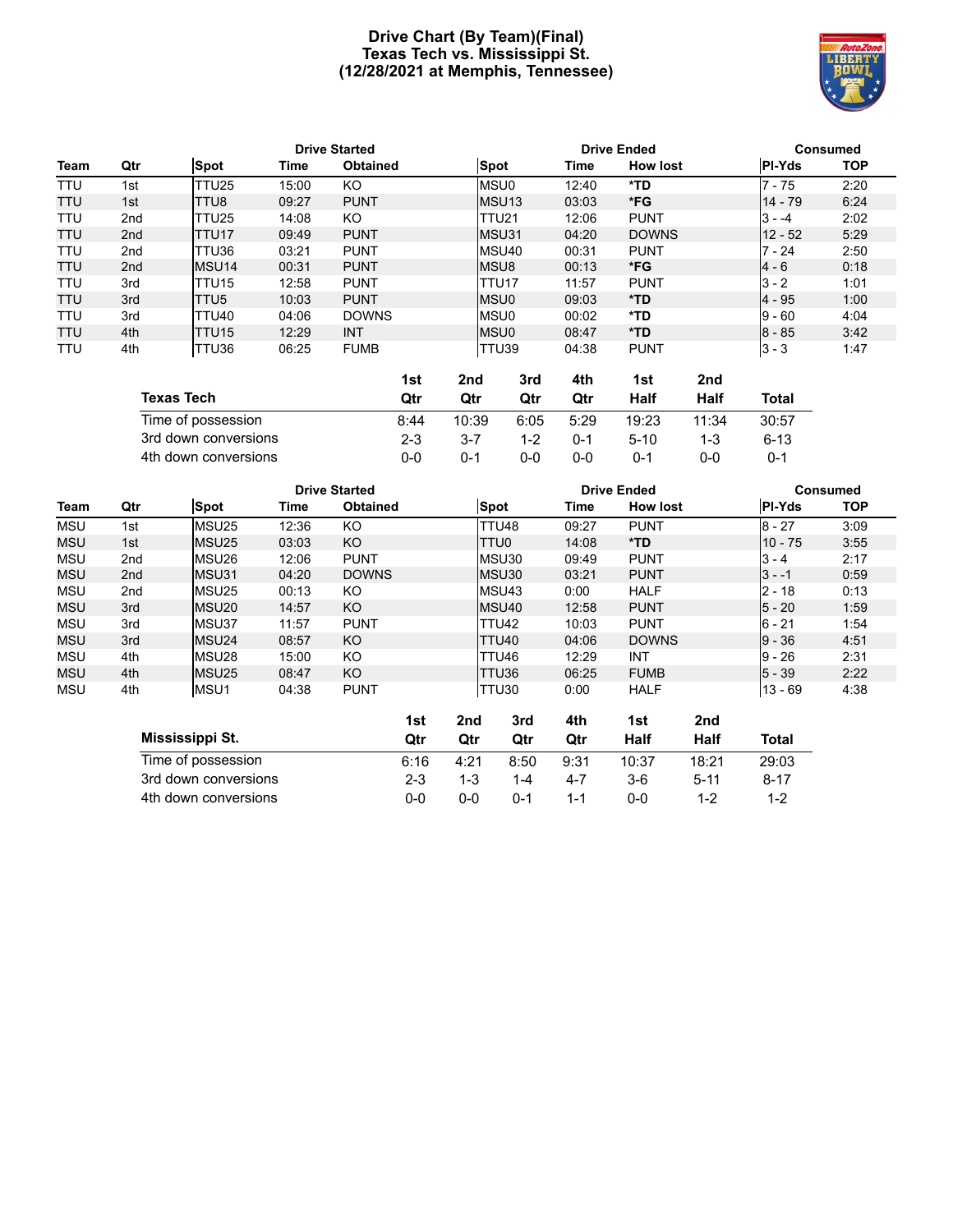# **Drive Chart (By Quarter)(Final) Texas Tech vs. Mississippi St. (12/28/2021 at Memphis, Tennessee)**



|            |                 | <b>Drive Started</b> |       |                 |                   | <b>Drive Ended</b> | <b>Consumed</b> |               |            |
|------------|-----------------|----------------------|-------|-----------------|-------------------|--------------------|-----------------|---------------|------------|
| Team       | Qtr             | <b>Spot</b>          | Time  | <b>Obtained</b> | Spot              | Time               | <b>How lost</b> | <b>PI-Yds</b> | <b>TOP</b> |
| <b>TTU</b> | 1st             | <b>TTU25</b>         | 15:00 | KO.             | MSU0              | 12:40              | *TD             | $7 - 75$      | 2:20       |
| <b>MSU</b> | 1st             | MSU25                | 12:36 | KO              | TTU48             | 09:27              | <b>PUNT</b>     | $8 - 27$      | 3:09       |
| TTU        | 1st             | TTU8                 | 09:27 | <b>PUNT</b>     | MSU <sub>13</sub> | 03:03              | *FG             | $14 - 79$     | 6:24       |
| <b>MSU</b> | 1st             | MSU <sub>25</sub>    | 03:03 | KO              | TTU0              | 14:08              | *TD             | $10 - 75$     | 3:55       |
| TTU        | 2nd             | TTU25                | 14:08 | KO              | <b>TTU21</b>      | 12:06              | <b>PUNT</b>     | $3 - -4$      | 2:02       |
| <b>MSU</b> | 2 <sub>nd</sub> | MSU <sub>26</sub>    | 12:06 | <b>PUNT</b>     | MSU30             | 09:49              | <b>PUNT</b>     | $3 - 4$       | 2:17       |
| TTU        | 2nd             | TTU17                | 09:49 | <b>PUNT</b>     | MSU31             | 04:20              | <b>DOWNS</b>    | $12 - 52$     | 5:29       |
| <b>MSU</b> | 2nd             | MSU31                | 04:20 | <b>DOWNS</b>    | MSU30             | 03:21              | <b>PUNT</b>     | $3 - -1$      | 0:59       |
| TTU        | 2nd             | TTU36                | 03:21 | <b>PUNT</b>     | MSU <sub>40</sub> | 00:31              | <b>PUNT</b>     | $7 - 24$      | 2:50       |
| <b>TTU</b> | 2nd             | MSU <sub>14</sub>    | 00:31 | <b>PUNT</b>     | MSU8              | 00:13              | *FG             | $4 - 6$       | 0:18       |
| <b>MSU</b> | 2nd             | MSU <sub>25</sub>    | 00:13 | KO              | MSU43             | 0:00               | <b>HALF</b>     | $2 - 18$      | 0:13       |
| <b>MSU</b> | 3rd             | MSU <sub>20</sub>    | 14:57 | KO              | MSU <sub>40</sub> | 12:58              | <b>PUNT</b>     | $5 - 20$      | 1:59       |
| TTU        | 3rd             | TTU <sub>15</sub>    | 12:58 | <b>PUNT</b>     | TTU17             | 11:57              | <b>PUNT</b>     | $3 - 2$       | 1:01       |
| <b>MSU</b> | 3rd             | MSU37                | 11:57 | <b>PUNT</b>     | TTU42             | 10:03              | <b>PUNT</b>     | $6 - 21$      | 1:54       |
| TTU        | 3rd             | TTU5                 | 10:03 | <b>PUNT</b>     | MSU0              | 09:03              | *TD             | 4 - 95        | 1:00       |
| <b>MSU</b> | 3rd             | MSU <sub>24</sub>    | 08:57 | KO              | <b>TTU40</b>      | 04:06              | <b>DOWNS</b>    | $9 - 36$      | 4:51       |
| TTU        | 3rd             | TTU40                | 04:06 | <b>DOWNS</b>    | MSU0              | 00:02              | *TD             | $9 - 60$      | 4:04       |
| <b>MSU</b> | 4th             | MSU <sub>28</sub>    | 15:00 | KO              | TTU46             | 12:29              | <b>INT</b>      | $9 - 26$      | 2:31       |
| TTU        | 4th             | TTU <sub>15</sub>    | 12:29 | <b>INT</b>      | MSU0              | 08:47              | *TD             | $8 - 85$      | 3:42       |
| <b>MSU</b> | 4th             | MSU <sub>25</sub>    | 08:47 | KO              | TTU36             | 06:25              | <b>FUMB</b>     | $5 - 39$      | 2:22       |
| TTU        | 4th             | TTU36                | 06:25 | <b>FUMB</b>     | TTU39             | 04:38              | <b>PUNT</b>     | $3 - 3$       | 1:47       |
| MSU        | 4th             | MSU1                 | 04:38 | <b>PUNT</b>     | TTU <sub>30</sub> | 0:00               | <b>HALF</b>     | $13 - 69$     | 4:38       |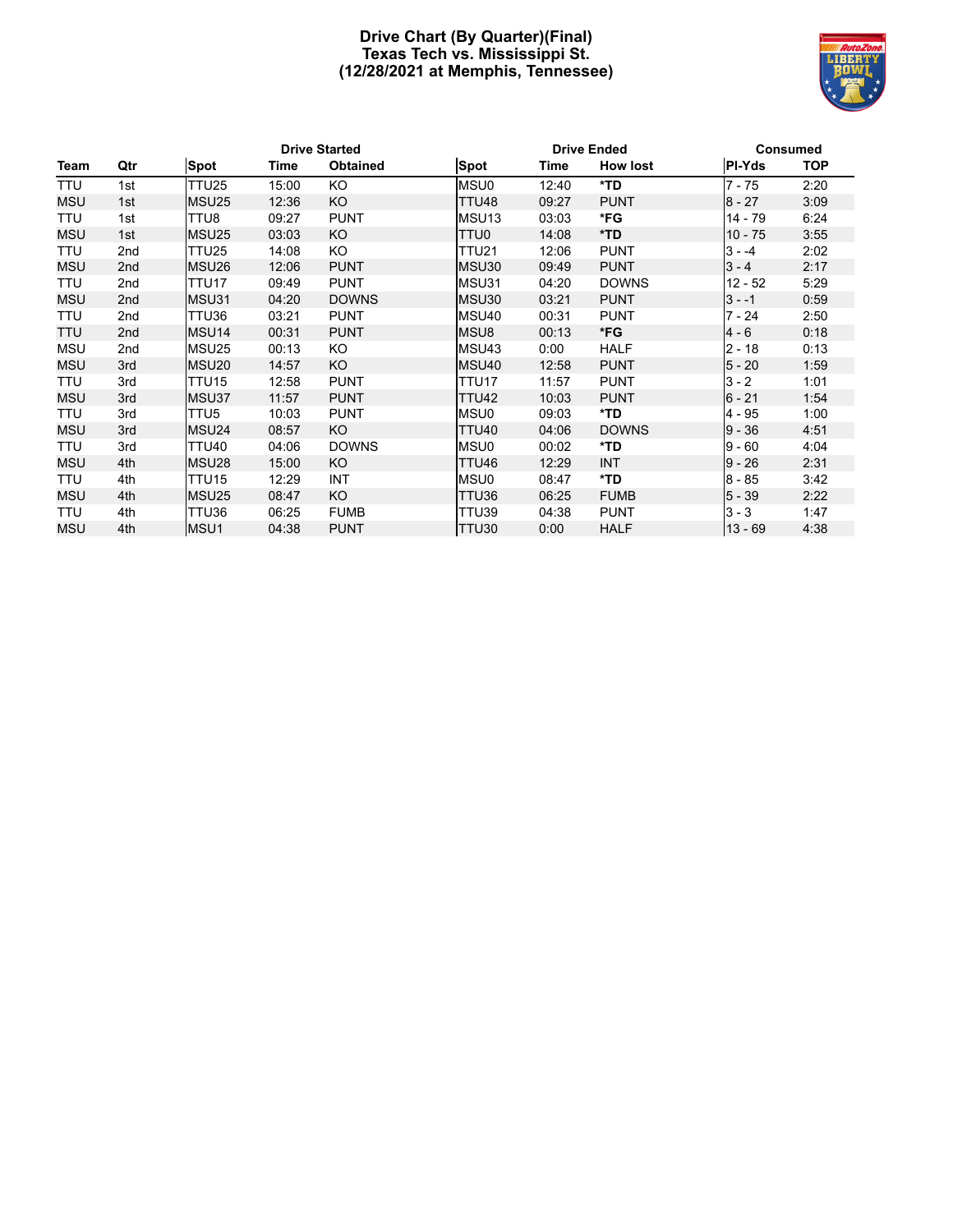

Start of 1st quarter, clock 15:00.

*Mississippi St. won the toss and has deferred to the second half. TTU will receive and MSU will defend the south goal.*

GOODMAN, Scott kickoff 65 yards to the TTU0, Touchback.

#### **TTU drive start at 15:00**

| 1-10     | TTU25 | SMITH, Donovan pass to the left complete for 4 yards to KOONTZ, Travis caught at the TTU24 and          |   |
|----------|-------|---------------------------------------------------------------------------------------------------------|---|
|          |       | advanced to the TTU29 (DUNCAN, Collin). PENALTY Before the snap, TTU Illegal Formation enforced 5       |   |
|          |       | yards from the TTU25 to the TTU20. NO PLAY (replay the down).                                           |   |
| 1-15     | TTU20 | [NHSG] THOMPSON, SaRodorick rush up the middle for a gain of 6 yards to the TTU26 (YOUNG, Cameron).     |   |
| $2-9$    | TTU26 | [NHSG] THOMPSON, SaRodorick rush to the left for a gain of 33 yards to the MSU41 (ELLINGTON, Corey),    | R |
|          |       | 1ST DOWN.                                                                                               |   |
| 1-10     |       | MSU41 [NHSG] THOMPSON, SaRodorick rush up the middle for a gain of 4 yards to the MSU37 (PETERS, Fred). |   |
| 2-6      | MSU37 | [NHSG] SMITH, Donovan pass up the middle incomplete intended for BRADLEY, Jerand thrown to the          |   |
|          |       | MSU0.                                                                                                   |   |
| 3-6      | MSU37 | [NHSG] BROOKS, Tahj rush up the middle for a gain of 8 yards to the MSU29 (WATSON, Nathaniel), 1ST      | R |
|          |       | DOWN.                                                                                                   |   |
| 1-10     |       | MSU29 [NHSG] BROOKS, Tahj rush to the left for a gain of 10 yards to the MSU19 (COOPER, Ty), 1ST DOWN.  | R |
| $1 - 10$ |       | MSU19 [NHSG] BROOKS, Tahj rush to the left for a gain of 19 yards to the MSU0, 1ST DOWN, TOUCHDOWN      | R |
|          |       | TTU (Scoring play confirmed). [12:40]                                                                   |   |
|          |       | <b>MAUA AARIBAY L. U. BATILL U. L. L. L.</b>                                                            |   |

**1-3 MSU3 GARIBAY, Jonathan PAT kick attempt is good.**

# **TEXAS TECH 7, MISSISSIPPI ST. 0**

*Drive Summary: 7 plays, 75 yards, 2:20*

WOLFF, Trey kickoff 60 yards to the MSU5, GRIFFIN, Lideatrick return 20 yards to the MSU25 (RAMIREZ, Bryce).

#### **MSU drive start at 12:36**

| $1 - 10$<br>$2 - 10$ |       | MSU25 [NHSG] ROGERS, Will pass up the middle incomplete dropped by POLK, Makai thrown to the MSU28.<br>MSU25 [NHSG] JOHNSON, Dillon rush to the left for a gain of 9 yards to the MSU34 (DREW, Devin). |   |
|----------------------|-------|--------------------------------------------------------------------------------------------------------------------------------------------------------------------------------------------------------|---|
| 3-1                  |       | MSU34 [NHSG] JOHNSON, Dillon rush to the left for a gain of 4 yards to the MSU38 (MERRIWEATHER, Krishon),<br>1ST DOWN.                                                                                 | R |
| 1-10                 |       | MSU38 [NHSG] JOHNSON, Dillon rush to the left for a gain of 7 yards to the MSU45 (MONROE, Eric).                                                                                                       |   |
| $2 - 3$              |       | MSU45 [NHSG] ROGERS, Will pass to the left complete for 11 yards to WILLIAMS, Austin caught at the TTU45 and<br>advanced to the TTU44 (PEARSON, Reggie), out of bounds, 1ST DOWN.                      | P |
| 1-10                 |       | TTU44 [NHSG] JOHNSON, Dillon rush to the right for a loss of 4 yards to the TTU48 (MERRIWEATHER, Krishon).                                                                                             |   |
| $2 - 14$             | TTU48 | [NHSG] ROGERS, Will pass to the left incomplete intended for GRIFFIN, Lideatrick thrown to the TTU36.                                                                                                  |   |
| $3 - 14$             | TTU48 | [NHSG] ROGERS, Will pass up the middle incomplete intended for GRIFFIN, Lideatrick broken up by FRYE,<br>Adrian at the TTU32.                                                                          |   |
| 4-14                 |       | TTU48 TRAFFORD, Archer punt 40 yards to the TTU8 downed by MARKS, Jo'quavious. [09:27]                                                                                                                 |   |
|                      |       | Drive Summary: 8 plays, 27 yards, 3:09                                                                                                                                                                 |   |

#### **TTU drive start at 09:27**

| 1-10     | TTU8              | [NHSG] THOMPSON, SaRodorick rush to the left for a gain of 1 yard to the TTU9 (YOUNG,<br>Cameron; WATSON, Nathaniel).                                        |    |
|----------|-------------------|--------------------------------------------------------------------------------------------------------------------------------------------------------------|----|
| $2-9$    | TTU9              | [NHSG] QB Keeper SMITH, Donovan rush up the middle for a gain of 11 yards to the TTU20 (WATSON,<br>Nathaniel), 1ST DOWN.                                     | R. |
| $1 - 10$ | TTU <sub>20</sub> | [NHSG] THOMPSON, SaRodorick rush up the middle for a gain of 11 yards to the TTU31 (PETERS, Fred),<br>1ST DOWN.                                              | R  |
| $1 - 10$ | TTU31             | [NHSG] THOMPSON, SaRodorick rush up the middle for a gain of 2 yards to the TTU33 (PETERS,<br>Fred:YOUNG, Cameron).                                          |    |
| 2-8      | TTU33             | [NHSG] SMITH, Donovan pass up the middle incomplete intended for GEIGER, Kaylon thrown to the MSU23.                                                         |    |
| $3 - 8$  | TTU33             | [NHSG] SMITH, Donovan pass to the left complete for 12 yards to PRICE, Myles caught at the TTU43 and<br>advanced to the TTU45 (WATSON, Nathaniel), 1ST DOWN. | P  |
| 1-10     | TTU45             | [NHSG] BROOKS, Tahj rush to the left for a gain of 11 yards to the MSU44 (PETERS, Fred), 1ST DOWN.                                                           | R. |
| $1 - 10$ | MSU44             | [NHSG] BROOKS, Tahj rush up the middle for a gain of 12 yards to the MSU32 (ELLINGTON,<br>Corey; DUNCAN, Collin), 1ST DOWN.                                  | R. |
|          |                   | MSU RUSSELL, De'Monte injured on the play.                                                                                                                   |    |
| $1 - 10$ |                   | MSU32 [NHSG] SMITH, Donovan pass to the left complete for 12 yards to PRICE, Myles to the MSU20<br>(ELLINGTON, Corey), 1ST DOWN.                             | P  |
| 1-10     | MSU20             | [NHSG] BROOKS, Tahj rush up the middle for a gain of 6 yards to the MSU14 (PAGE, DeShawn;COOPER,<br>Ty).                                                     |    |
| $2 - 4$  | MSU <sub>14</sub> |                                                                                                                                                              |    |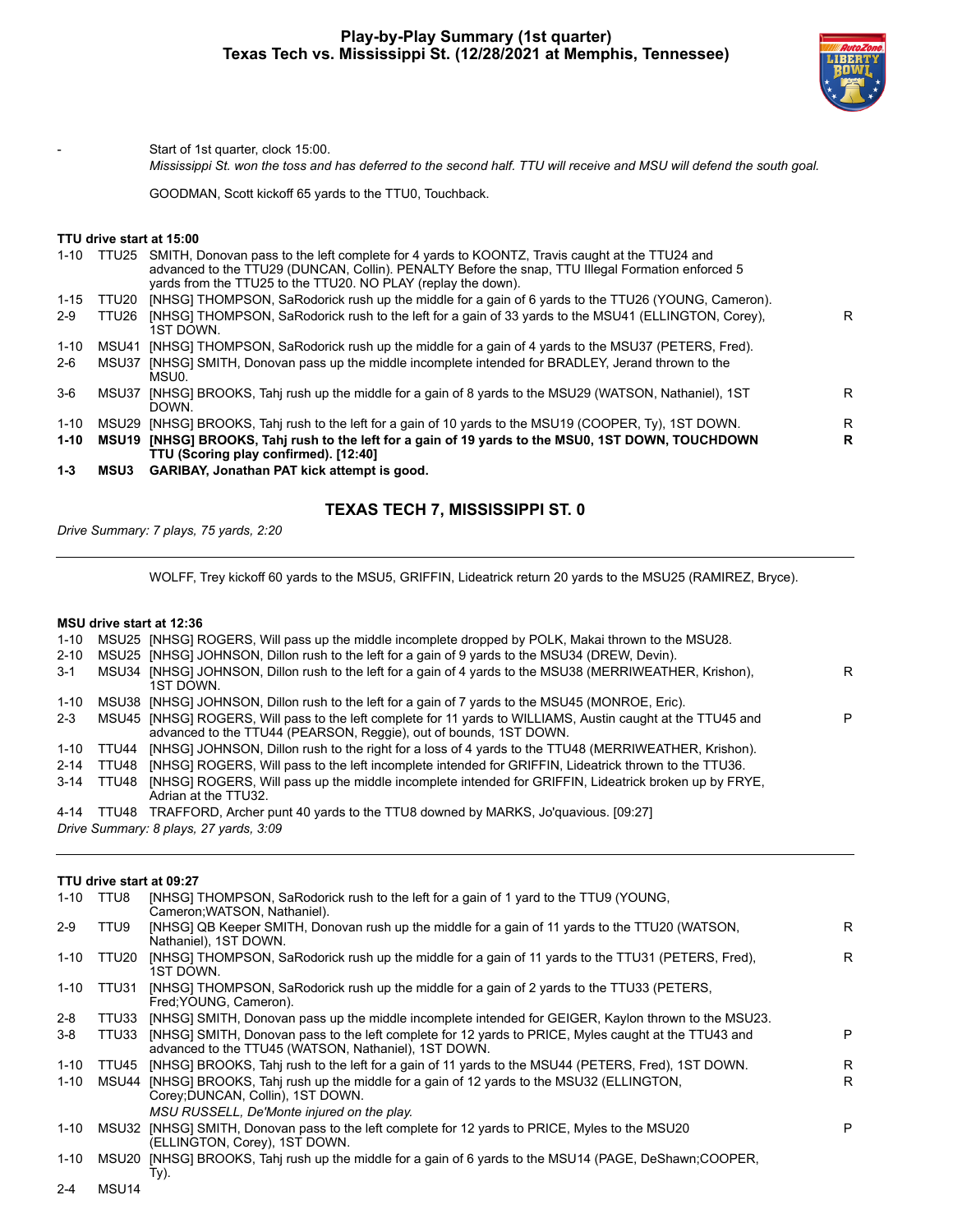[NHSG] THOMPSON, SaRodorick rush to the left for a gain of 10 yards to the MSU4 (PETERS, Fred), out of bounds. PENALTY TTU Holding on WRIGHT, Weston enforced 10 yards from the MSU12 to the MSU22, from the the spot of the ball when the foul occurred, runner is credited with 2 yards on the play.

2-12 MSU22 [NHSG] QB Keeper SMITH, Donovan rush up the middle for a gain of 7 yards to the MSU15, End of Play.

- 3-5 MSU15 [NHSG] WHITE, Xavier rush up the middle for a gain of 2 yards to the MSU13 (BANKS, Jevon).
- **4-3 MSU13 GARIBAY, Jonathan field goal attempt from 31 yards GOOD [kick was spotted at MSU21], clock 03:03. [03:03]**

# **TEXAS TECH 10, MISSISSIPPI ST. 0**

*Drive Summary: 14 plays, 79 yards, 6:24*

WOLFF, Trey kickoff 65 yards to the MSU0, Touchback.

#### **MSU drive start at 03:03**

| $1 - 10$ |       | MSU25 [NHSG] ROGERS, Will pass to the left complete for 10 yards to GRIFFIN, Lideatrick caught at the MSU24<br>and advanced to the MSU35 (SCHOOLER, Colin), 1ST DOWN.      | P |
|----------|-------|----------------------------------------------------------------------------------------------------------------------------------------------------------------------------|---|
| 1-10     |       | MSU35 [NHSG] ROGERS, Will pass to the right complete for 18 yards to POLK, Makai caught at the MSU49 and<br>advanced to the TTU47, End of Play, 1ST DOWN.                  | P |
|          |       | MSU POLK, Makai injured on the play.                                                                                                                                       |   |
| $1 - 10$ | TTU47 | [NHSG] ROGERS, Will pass to the right complete for 9 yards to DUCKING, Caleb caught at the TTU39 and<br>advanced to the TTU38 (WILLIAMS, Rayshad), out of bounds.          |   |
| $2 - 1$  | TTU38 | [NHSG] MARKS, Jo'quavious rush to the right for a gain of 1 yard to the TTU37 (JEFFERS, Riko), 1ST<br>DOWN.                                                                | R |
| 1-10     | TTU37 | [NHSG] ROGERS, Will pass to the left complete for -1 yard to WALLEY, Jaden caught at the TTU39 and<br>advanced to the TTU38 (FIELDS, DaMarcus).                            |   |
| $2 - 11$ | TTU38 | [NHSG] ROGERS, Will pass up the middle incomplete intended for THOMAS, Rara thrown to the TTU24.                                                                           |   |
| $3 - 11$ | TTU38 | [NHSG] ROGERS, Will pass up the middle complete for 18 yards to MARKS, Jo'quavious caught at the<br>TTU29 and advanced to the TTU20 (WILLIAMS, Rayshad), 1ST DOWN. [00:00] | P |
|          |       | End of 1st quarter, clock $0.00$                                                                                                                                           |   |

End of 1st quarter, clock 0:00.

# **END OF 1ST QUARTER: TEXAS TECH 10, MISSISSIPPI ST. 0**

|                        |                    | Time          |  | 1st Downs | Conversions |            |         |                   |                  |
|------------------------|--------------------|---------------|--|-----------|-------------|------------|---------|-------------------|------------------|
| <b>Quarter Summary</b> | Score Poss R P X T |               |  |           | 3rd         | 4th        | Rushina | Passing           | <b>Penalties</b> |
| Texas Tech             |                    | 8:44 8 2 0 10 |  |           | $-2-3$      | <u>ດ-ດ</u> | 16-145  | $2 - 4 - 0 - 24$  | $2 - 15$         |
| Mississippi St.        |                    | 6:16 2 4 0 6  |  |           | $-2-3$      | 0-0        | $5-17$  | $6 - 10 - 0 - 65$ | $0 - 0$          |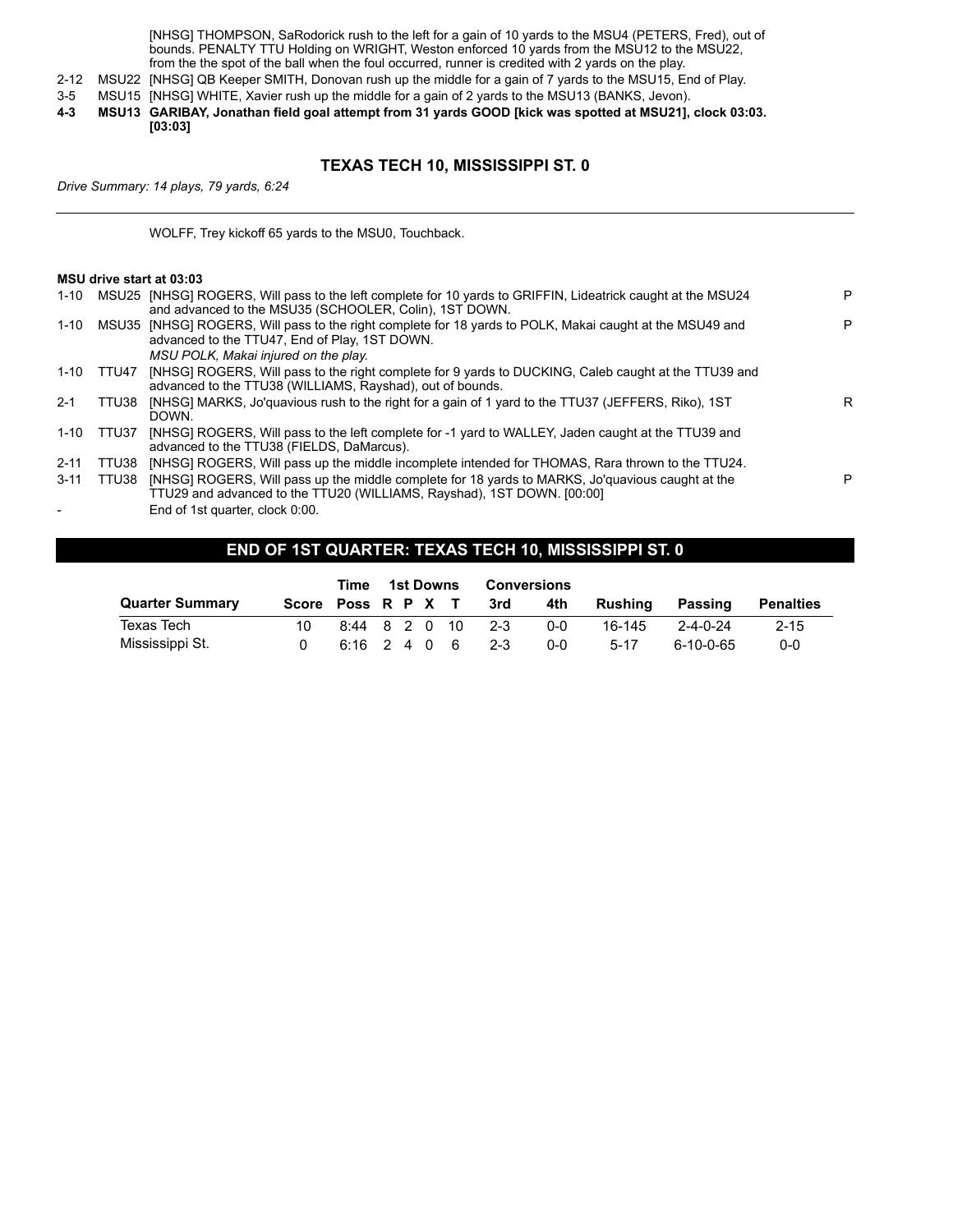#### **Quickie Statistics (1st Quarter only) Texas Tech vs. Mississippi St. (12/28/2021 at Memphis, Tennessee)**



|                                   | TTU         | <b>MSU</b>   |
|-----------------------------------|-------------|--------------|
| Score                             | 10          | $\Omega$     |
| <b>FIRST DOWNS</b>                | 10          | 6            |
| <b>RUSHES-YARDS (NET)</b>         | 16-145      | $5 - 17$     |
| <b>PASSING-YARDS (NET)</b>        | 24          | 65           |
| Passes Att-Comp-Int               | $4 - 2 - 0$ | $10 - 6 - 0$ |
| <b>TOTAL OFFENSE PLAYS-YARDS</b>  | 20-169      | 15-82        |
| Fumble Returns-Yards              | $0 - 0$     | $0 - 0$      |
| <b>Punt Returns-Yards</b>         | $0 - 0$     | $0 - 0$      |
| Kickoff Returns-Yards             | $0 - 0$     | $1 - 20$     |
| <b>Interception Returns-Yards</b> | $0 - 0$     | $0 - 0$      |
| Punts (Number-Avg)                | $0 - 0$     | $1 - 40.0$   |
| Fumbles-Lost                      | $0 - 0$     | $0-0$        |
| Penalties-Yards                   | $2 - 15$    | $0 - 0$      |
| Possession Time                   | 8:44        | 6:16         |
| <b>Third-Down Conversions</b>     | $2 - 3$     | $2 - 3$      |
| Fourth-Down Conversions           | $0 - 0$     | $0 - 0$      |

| <b>Rushing</b>                            | No.<br>Gain                                                                                        | TD<br>Loss<br>Net                              | Avg                                             | Lg                             | <b>Rushing</b>                      | No.    | Gain                          | Loss                        | TD<br><b>Net</b>                 | Avg                                 |                                         |
|-------------------------------------------|----------------------------------------------------------------------------------------------------|------------------------------------------------|-------------------------------------------------|--------------------------------|-------------------------------------|--------|-------------------------------|-----------------------------|----------------------------------|-------------------------------------|-----------------------------------------|
| T.Brooks<br>S.Thompson<br>D.Smith         | 6<br>66<br>$\overline{7}$<br>59<br>$\overline{2}$<br>18                                            | 66<br>$\mathbf 0$<br>59<br>0<br>18<br>$\Omega$ | $\mathbf{1}$<br>11<br>0<br>8.4<br>$\Omega$<br>9 | $\overline{19}$<br>33<br>11    | D.Johnson<br>J.Marks                | 4<br>1 | 20<br>1                       | $-4$<br>$\Omega$            | 16<br>1                          | $\mathbf 0$<br>4<br>$\Omega$<br>1   | $\frac{Lg}{9}$<br>$\mathbf{1}$          |
| Passing                                   | C-A-I                                                                                              | Yds<br>TD<br><u>Lg</u>                         |                                                 | <b>Sack</b>                    | <b>Passing</b>                      |        | $C-A-I$                       | Yds                         | TD                               | <u>Lg</u>                           | <b>Sack</b>                             |
| D.Smith                                   | $2 - 4 - 0$                                                                                        | $\overline{12}$<br>24<br>$\overline{0}$        |                                                 | 0                              | <b>W.Rogers</b>                     |        | $6 - 10 - 0$                  | 65                          | $\overline{0}$                   | 18                                  | 0                                       |
| Receiving                                 | No.                                                                                                | TD<br>Yards                                    | Tgt                                             | Lg                             | Receiving                           |        | No.                           | Yards                       | TD                               | Tgt                                 | $\frac{Lg}{18}$                         |
| K.Geiger<br>M.Price                       | 0<br>$\overline{2}$                                                                                | $\overline{0}$<br>$\Omega$<br>24<br>0          | $\overline{2}$                                  | 12                             | M.Polk<br>A.Williams<br>J.Marks     |        | 1                             | $\overline{18}$<br>11<br>18 | $\mathbf 0$<br>0<br>$\mathbf{0}$ | $\overline{2}$<br>1<br>$\mathbf{1}$ | $\begin{array}{c} 11 \\ 18 \end{array}$ |
| <b>Punting</b>                            | Yds<br>No.                                                                                         | Avg<br>Lng                                     | In20                                            | TB                             | <b>Punting</b><br>A.Trafford        | No.    | Yds<br>40                     | Avg<br>40.0                 | Lng<br>40                        | In20<br>U                           | $rac{TB}{0}$                            |
|                                           |                                                                                                    |                                                |                                                 |                                |                                     |        |                               |                             |                                  |                                     |                                         |
| <b>Punt Returns</b>                       | No.                                                                                                | Yards                                          | <b>TD</b>                                       | Lg                             | <b>Punt Returns</b>                 |        |                               | No.                         | Yards                            | <b>TD</b>                           | <u>Lg</u>                               |
| <b>Kick Returns</b>                       | No.                                                                                                | Yards                                          | TD                                              | Lg                             | <b>Kick Returns</b><br>L.Griffin    |        |                               | No.<br>1                    | Yards<br>20                      | TD<br>$\overline{0}$                | $\frac{Lg}{20}$                         |
| <b>Tackles</b>                            | UA-A                                                                                               | <b>Total</b>                                   | <b>Sacks</b>                                    | <b>TFL</b>                     | <b>Tackles</b>                      |        | UA-A                          | <b>Total</b>                |                                  | <b>Sacks</b>                        | <b>TFL</b>                              |
| K.Merriweather<br>R.Williams<br>R.Jeffers | $2-0$<br>$2 - 0$<br>$1 - 0$                                                                        | $\overline{2.0}$<br>2.0<br>1.0                 | 0.0<br>0.0<br>0.0                               | $\overline{1.0}$<br>0.0<br>0.0 | N.Watson<br>F.Peters<br>C.Ellington |        | $3-1$<br>$3 - 1$<br>$2 - 1$   | 3.5<br>3.5<br>2.5           |                                  | 0.0<br>0.0<br>0.0                   | 0.0<br>0.0<br>0.0                       |
| E.Monroe<br>C.Schooler<br>R.Pearson       | $1 - 0$<br>$1 - 0$<br>$1 - 0$                                                                      | 1.0<br>1.0<br>1.0                              | 0.0<br>0.0<br>0.0                               | 0.0<br>0.0<br>0.0              | C.Young<br>T.Cooper<br>J.Banks      |        | $1 - 2$<br>$1 - 1$<br>$1 - 0$ | 2.0<br>1.5<br>1.0           |                                  | 0.0<br>0.0<br>0.0                   | 0.0<br>0.0<br>0.0                       |
| D.Fields<br><b>B.Ramirez</b>              | $1 - 0$<br>$1 - 0$                                                                                 | 1.0<br>1.0                                     | 0.0<br>0.0                                      | 1.0<br>0.0                     | D.Page<br>C.Duncan                  |        | $0 - 1$<br>$0 - 1$            | 0.5<br>0.5                  |                                  | 0.0<br>0.0                          | 0.0<br>0.0                              |
| Qtr<br><b>Time</b>                        | <b>Scoring Play</b>                                                                                |                                                |                                                 |                                |                                     |        |                               |                             |                                  | V-H                                 |                                         |
| 1st<br>12:40<br>03:03<br>1st              | TTU - T.Brooks 19 yd TD RUSH (KICK by J.Garibay), 7-75 2:20<br>TTU - J.Garibay 31 yd FG 14-79 6:24 |                                                |                                                 |                                |                                     |        |                               |                             |                                  | $7-0$<br>$10 - 0$                   |                                         |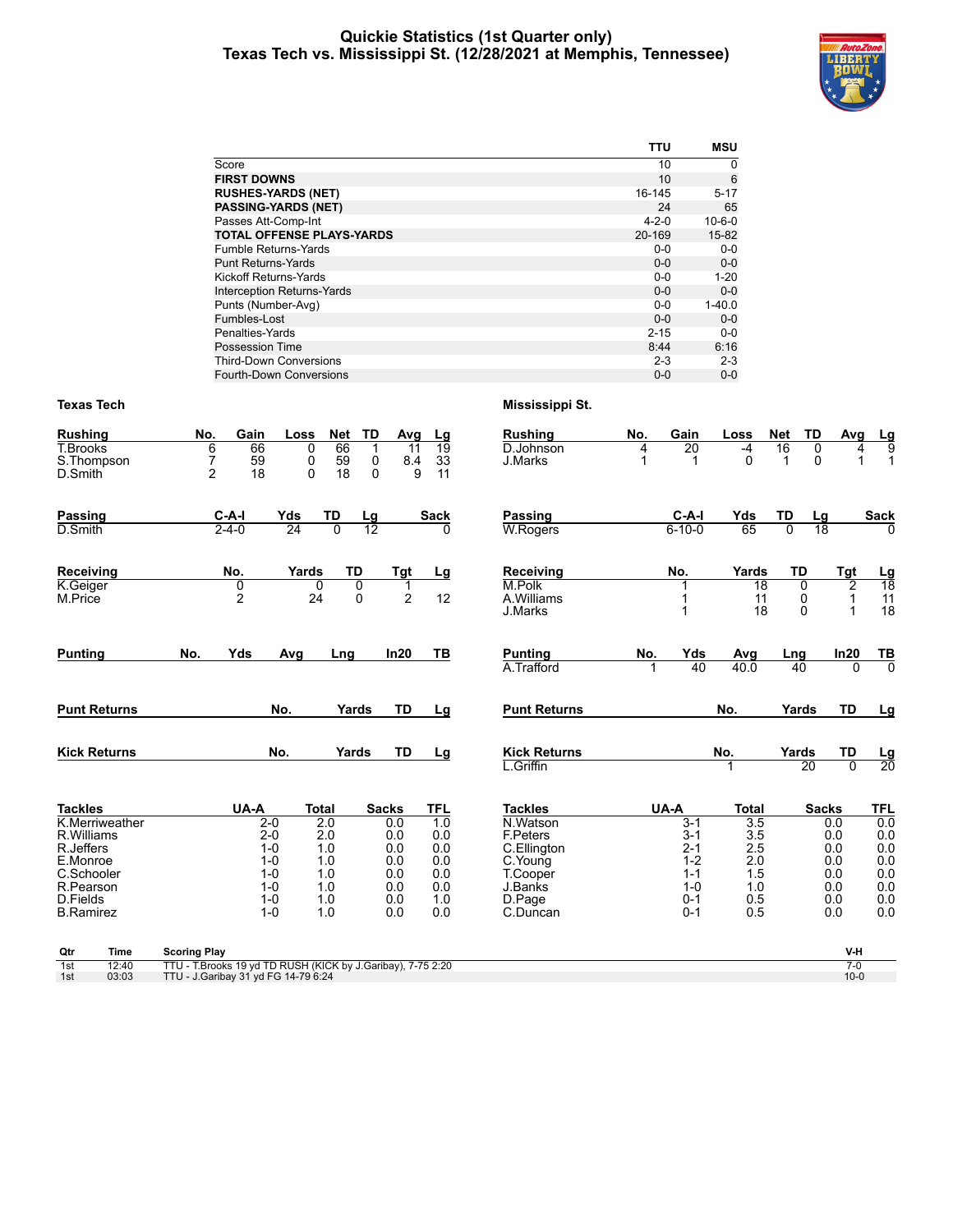

**P**

|        |       | Start of 2nd quarter, clock 15:00.                                                                                                                                                   |
|--------|-------|--------------------------------------------------------------------------------------------------------------------------------------------------------------------------------------|
| 1-10   |       | TTU20 [NHSG] ROGERS, Will pass to the right incomplete intended for JOHNSON, Dillon thrown to the TTU8.                                                                              |
| 2-10   |       | TTU20 [NHSG] ROGERS, Will pass to the left complete for 3 yards to POLK, Makai caught at the TTU18 and<br>advanced to the TTU17 (SCHOOLER, Colin).                                   |
| 3-7    | TTU17 | [NHSG] ROGERS, Will pass to the left complete for 17 yards to THOMAS, Rara caught at the TTU3 and<br>advanced to the TTU0, 1ST DOWN, TOUCHDOWN MSU (Scoring play confirmed). [14:08] |
| $1-10$ | TTU3  | MCCORD, Nolan PAT kick attempt is good.                                                                                                                                              |
|        |       | <b>TEXAS TECH 10, MISSISSIPPI ST. 7</b>                                                                                                                                              |

GOODMAN, Scott kickoff 65 yards to the TTU0, Touchback.

#### **TTU drive start at 14:08**

| 1-10    |       | TTU25 [NHSG] GEIGER, Kaylon rush to the left for a gain of 4 yards to the TTU29 (JOHNSON, Jett).                                                 |
|---------|-------|--------------------------------------------------------------------------------------------------------------------------------------------------|
| $2-6$   |       | TTU29 [NHSG] BROOKS, Tahj rush to the left for a loss of 2 yards to the TTU27 (PICKERING, Nathan; FORBES,<br>Emmanuel).                          |
| $3 - 8$ | TTU27 | [NHSG] SMITH, Donovan sacked for a loss of 6 yards at the TTU21 (WATSON, Nathaniel).                                                             |
|         |       | 4-14 TTU21 MCNAMARA, Austin punt 61 yards to the MSU18, WALLEY, Jaden return 8 vards to the MSU26<br>(MATTHEWS, Tyrique; COLLINS, Seth). [12:06] |
|         |       | Drive Summary: 3 plays, -4 yards, 2:02                                                                                                           |

#### **MSU drive start at 12:06**

|  |  |  |  |  | 1-10 MSU26 [NHSG] ROGERS, Will scrambles up the middle for no gain to the MSU26, End of Play. |
|--|--|--|--|--|-----------------------------------------------------------------------------------------------|
|  |  |  |  |  |                                                                                               |

- 2-10 MSU26 [NHSG] JOHNSON, Dillon rush to the left for a gain of 8 yards to the MSU34 (TAYLOR-DEMERSON, Dadrion).
- 3-2 MSU34 [NHSG] JOHNSON, Dillon rush to the right for a gain of 1 yard to the MSU35 (WILSON, Tyree). *MSU JOHNSON, Kwatrivous injured on the play.*
- 4-1 MSU35 PENALTY Before the snap, MSU Illegal Snap on SHARP, LaQuinston enforced 5 yards from the MSU35 to the MSU30.
- 4-6 MSU30 TRAFFORD, Archer punt 53 yards to the TTU17 downed by HAMMOND, Hayes. [09:49]

*Drive Summary: 3 plays, 4 yards, 2:17*

#### **TTU drive start at 09:49**

|          | 1-10 TTU17 | [NHSG] THOMPSON, SaRodorick rush up the middle for a gain of 1 yard to the TTU18 (FORBES,<br>Emmanuel).                                                                                                          |    |
|----------|------------|------------------------------------------------------------------------------------------------------------------------------------------------------------------------------------------------------------------|----|
| $2 - 9$  | TTU18      | [NHSG] SMITH, Donovan pass to the left complete for 12 yards to BRADLEY, Jerand caught at the TTU23<br>and advanced to the TTU30 (ELLINGTON, Corey), out of bounds, 1ST DOWN.                                    | P  |
| $1 - 10$ | TTU30      | [NHSG] WHITE, Xavier rush up the middle for a gain of 3 yards to the TTU33 (YOUNG, Cameron).                                                                                                                     |    |
| $2 - 7$  | TTU33      | [NHSG] SMITH, Donovan pass to the left complete for 6 yards to GEIGER, Kaylon caught at the TTU35 and<br>advanced to the TTU39 (FORBES, Emmanuel).                                                               |    |
| $3 - 1$  | TTU39      | [NHSG] BROOKS, Tahj rush up the middle for a gain of 4 yards to the TTU43 (PAGE, DeShawn), 1ST<br>DOWN. [06:50]                                                                                                  | R. |
| 1-10     | V43        | Timeout Mississippi St., clock 06:50. [06:50]                                                                                                                                                                    |    |
| $1 - 10$ | TTU43      | [NHSG] SMITH, Donovan pass up the middle incomplete intended for PRICE, Myles broken up by<br>JOHNSON, Jett at the TTU50.                                                                                        |    |
| $2 - 10$ | TTU43      | [NHSG] BROOKS, Tahj rush to the left for no gain to the TTU43 (TIMBS, Sherman).                                                                                                                                  |    |
| $3 - 10$ | TTU43      | [NHSG] SMITH, Donovan pass to the right complete for 18 yards to CLEVELAND, Trey caught at the MSU40<br>and advanced to the MSU39 (RICHARDSON, Decamerion), 1ST DOWN.                                            | P  |
| 1-10     | MSU39      | [NHSG] SMITH, Donovan pass up the middle incomplete broken up by PETERS, Fred at the MSU45; QB<br>hurried by PETERS, Fred. After review, the ruling on the field was overturned: (OVERTURNED PLAY: ).<br>[05:16] |    |
| $2 - 10$ |            | MSU39 [NHSG] THOMPSON, SaRodorick rush up the middle for a gain of 6 yards to the MSU33 (PETERS, Fred).                                                                                                          |    |
| $3 - 4$  |            | MSU33 [NHSG] SMITH, Donovan pass to the right incomplete intended for CLEVELAND, Trey thrown to the MSU0;<br>QB hurried by WHEAT, Tyrus.                                                                         |    |
| 4-4      | MSU33      | [NHSG] SMITH, Donovan pass to the left complete for 2 yards to GEIGER, Kaylon to the MSU31 (FORBES,<br>Emmanuel); TTU turnover on downs. [04:20]                                                                 |    |
|          |            | Drive Summary: 12 plays, 52 yards, 5:29                                                                                                                                                                          |    |

**MSU drive start at 04:20**

2-11 MSU30 [NHSG] ROGERS, Will pass to the right incomplete intended for WALLEY, Jaden broken up by TAYLOR-DEMERSON, Dadrion at the MSU45. [03:33]

<sup>1-10</sup> MSU31 [NHSG] ROGERS, Will sacked for a loss of 1 yard at the MSU30 (SCHOOLER, Colin).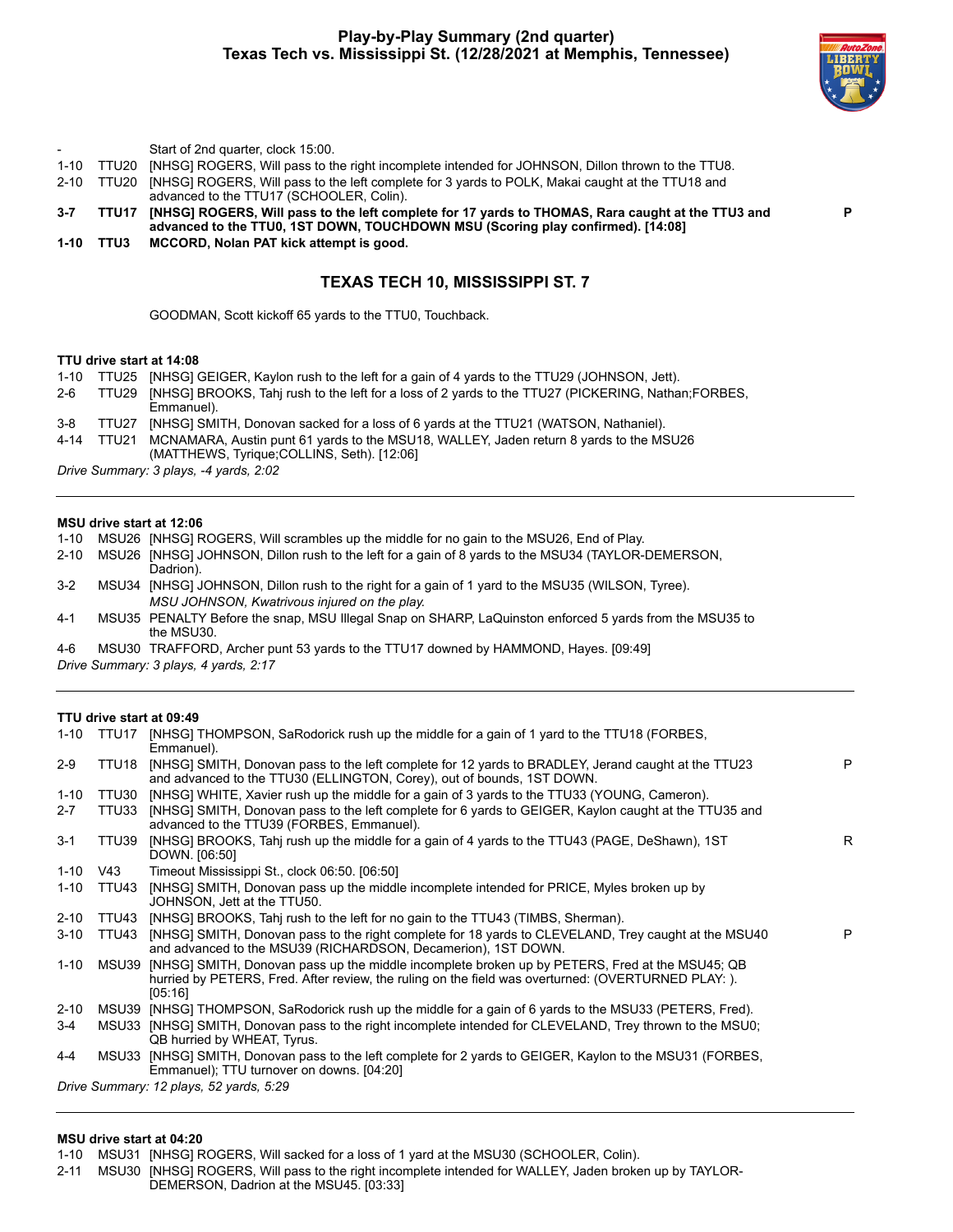3-11 H30 Timeout Mississippi St., clock 03:33. [03:33]

3-11 MSU30 [NHSG] ROGERS, Will pass to the left incomplete intended for WILLIAMS, Austin broken up by FIELDS, DaMarcus at the MSU40.

4-11 MSU30 TRAFFORD, Archer punt 39 yards to the TTU31, FRYE, Adrian return 5 yards to the TTU36 (MARKS, Jo'quavious), out of bounds. [03:21]

*Drive Summary: 3 plays, -1 yards, 0:59*

#### **TTU drive start at 03:21**

| $1 - 10$ | TTU36 | [NHSG] PRICE, Myles rush to the left for a gain of 13 yards to the TTU49 (PETERS, Fred), 1ST DOWN.                                                                                                                                               | R. |
|----------|-------|--------------------------------------------------------------------------------------------------------------------------------------------------------------------------------------------------------------------------------------------------|----|
| $1 - 10$ | TTU49 | [NHSG] BROOKS, Tahj rush to the left for a gain of 7 yards to the MSU44 (JOHNSON, Jett), out of bounds.                                                                                                                                          |    |
| $2 - 3$  | MSU44 | [NHSG] THOMPSON, SaRodorick rush up the middle for a gain of 2 yards to the MSU42 (ELLINGTON,<br>Corey).                                                                                                                                         |    |
| $3 - 1$  | MSU42 | [NHSG] BROOKS, Tahj rush up the middle for a gain of 9 yards to the MSU33 (DUNCAN, Collin), 1ST<br>DOWN.                                                                                                                                         | R  |
| $1 - 10$ |       | MSU33 PENALTY Before the snap, TTU False Start on KOONTZ, Travis enforced 5 yards from the MSU33 to the<br>MSU38.                                                                                                                                |    |
| $1 - 15$ |       | MSU38 [NHSG] SMITH, Donovan pass to the right complete for -2 yards to GEIGER, Kaylon to the MSU40<br>(RUSSELL, De'Monte).                                                                                                                       |    |
| $2 - 17$ | MSU40 | [NHSG] SMITH, Donovan pass to the right incomplete thrown to the MSU37; QB hurried by WHEAT, Tyrus<br>(Play was confirmed after review).                                                                                                         |    |
| $3 - 17$ |       | MSU40 [NHSG] SMITH, Donovan pass up the middle incomplete intended for PRICE, Myles thrown to the MSU30.                                                                                                                                         |    |
| 4-17     |       | MSU40 MCNAMARA, Austin punt 27 yards to the MSU13 return muffed by WILLIAMS, Austin at the MSU13, credited<br>with 1 yard on the return, recovered by TTU MATTHEWS, Tyrique at the MSU14, returned 0 yards to the<br>MSU14, End of Play. [00:31] |    |
|          |       | Drive Summary: 7 plays, 24 yards, 2:50                                                                                                                                                                                                           |    |
|          |       |                                                                                                                                                                                                                                                  |    |

#### **TTU drive start at 00:31**

1-10 MSU14 [NHSG] SMITH, Donovan pass to the left incomplete intended for GEIGER, Kaylon thrown to the MSU5.

- 2-10 MSU14 [NHSG] BROOKS, Tahj rush to the right for a gain of 6 yards to the MSU8 (YOUNG, Cameron;PICKERING, Nathan). [00:21]
- 3-4 H8 Timeout Texas Tech, clock 00:21. [00:21]
- 3-4 MSU8 [NHSG] SMITH, Donovan pass to the left incomplete intended for THARP, Mason thrown to the MSU0; QB hurried by WHEAT, Tyrus.
- **4-4 MSU8 GARIBAY, Jonathan field goal attempt from 26 yards GOOD [kick was spotted at MSU16], clock 00:13. [00:13]**

#### **TEXAS TECH 13, MISSISSIPPI ST. 7**

P

*Drive Summary: 4 plays, 6 yards, 0:18*

WOLFF, Trey kickoff 65 yards to the MSU0, Touchback.

#### **MSU drive start at 00:13**

1-10 MSU25 [NHSG] ROGERS, Will pass up the middle complete for 10 yards to WALLEY, Jaden to the MSU35 (JEFFERS, Riko), 1ST DOWN. [00:01]

1-10 H35 Timeout Mississippi St., clock 00:01. [00:01]

1-10 MSU35 [NHSG] ROGERS, Will pass to the left complete for 8 yards to GRIFFIN, Lideatrick caught at the MSU37 and advanced to the MSU43 (JEFFERS, Riko;DREW, Devin). [00:00]

*Drive Summary: 2 plays, 18 yards, 0:13*

End of first half, clock 0:00.

# **END OF 2ND QUARTER: TEXAS TECH 13, MISSISSIPPI ST. 7**

|                        |                    | Time                |  | <b>1st Downs</b> | <b>Conversions</b> |         |           |                |                  |
|------------------------|--------------------|---------------------|--|------------------|--------------------|---------|-----------|----------------|------------------|
| <b>Quarter Summary</b> | Score Poss R P X T |                     |  |                  | 3rd                | 4th     | Rushina   | <b>Passing</b> | <b>Penalties</b> |
| Texas Tech             |                    | $10:39$ 3 2 0 5 3-7 |  |                  |                    | $0 - 1$ | $13 - 47$ | 5-12-0-36      | 1-5              |
| Mississippi St.        |                    | 4.21 0 2 0 2        |  |                  | $1 - 3$            | 0-0     | 4-8       | 4-7-0-38       | $1 - 5$          |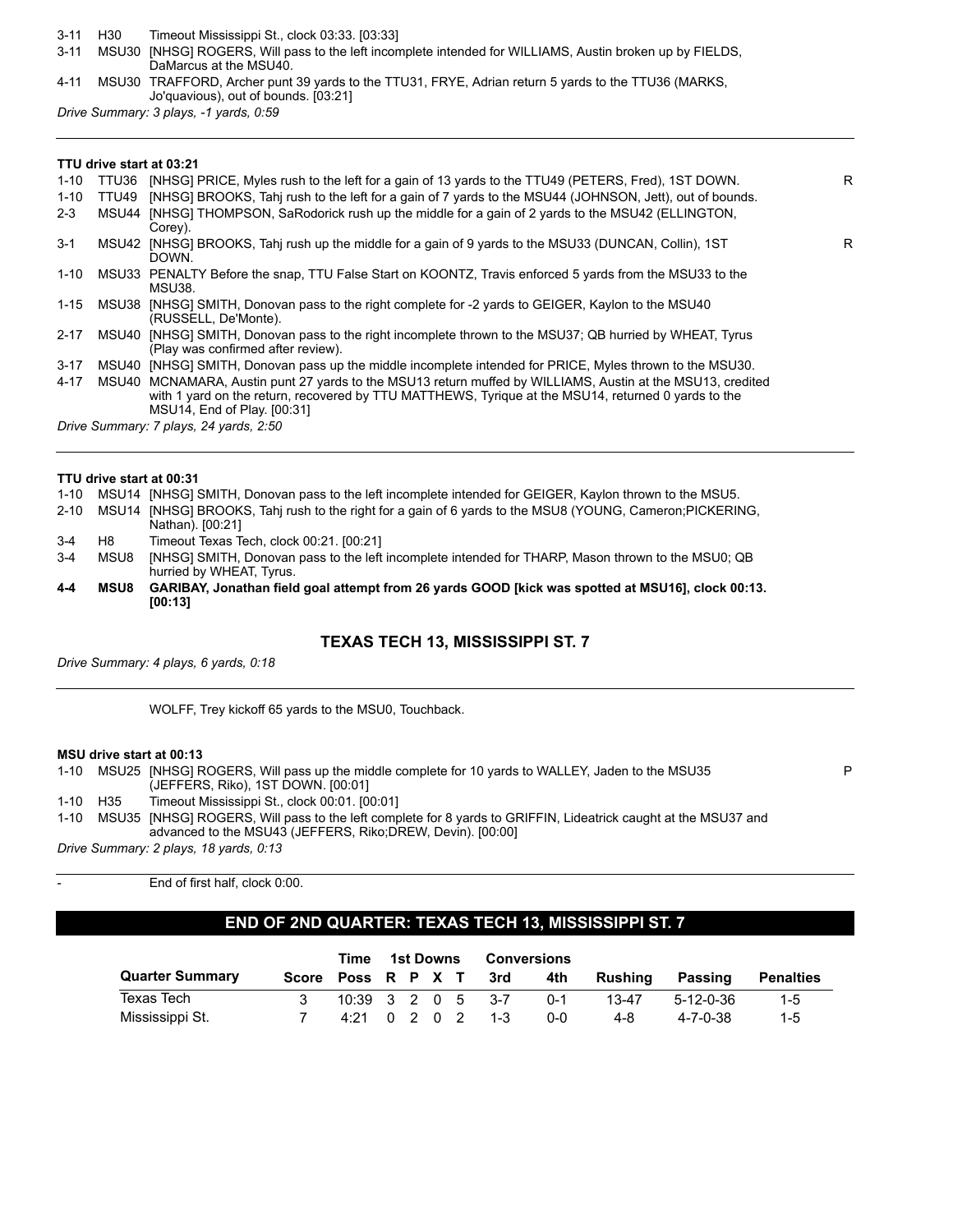#### **Quickie Statistics (Halftime Cumulative) Texas Tech vs. Mississippi St. (12/28/2021 at Memphis, Tennessee)**



|                                   | TTU          | <b>MSU</b> |
|-----------------------------------|--------------|------------|
| Score                             | 13           | 7          |
| <b>FIRST DOWNS</b>                | 15           | 8          |
| <b>RUSHES-YARDS (NET)</b>         | 29-192       | $9 - 25$   |
| <b>PASSING-YARDS (NET)</b>        | 60           | 103        |
| Passes Att-Comp-Int               | $16 - 7 - 0$ | $17-10-0$  |
| <b>TOTAL OFFENSE PLAYS-YARDS</b>  | 45-252       | 26-128     |
| <b>Fumble Returns-Yards</b>       | 1-0          | $0 - 0$    |
| <b>Punt Returns-Yards</b>         | $1 - 5$      | $2 - 9$    |
| Kickoff Returns-Yards             | $0 - 0$      | $1 - 20$   |
| <b>Interception Returns-Yards</b> | $0 - 0$      | $0 - 0$    |
| Punts (Number-Avg)                | $0 - 0$      | $1 - 40.0$ |
| Fumbles-Lost                      | $0 - 0$      | $1 - 1$    |
| Penalties-Yards                   | $3 - 20$     | $1 - 5$    |
| Possession Time                   | 19:23        | 10:37      |
| <b>Third-Down Conversions</b>     | $5 - 10$     | $3-6$      |
| Fourth-Down Conversions           | $0 - 1$      | $0 - 0$    |

| <b>Rushing</b>                                                                                          | No.                                                                                | Gain                                                                               | Loss                       | <b>Net</b>                                                        | TD                     | Lg                                                   | Avg                                                               | <b>Rushing</b>                                                                                | No.         | Gain                                                                               | Loss                                                 | <b>Net</b>               | <b>TD</b>                        | Lg                                                   | Avg                                                  |
|---------------------------------------------------------------------------------------------------------|------------------------------------------------------------------------------------|------------------------------------------------------------------------------------|----------------------------|-------------------------------------------------------------------|------------------------|------------------------------------------------------|-------------------------------------------------------------------|-----------------------------------------------------------------------------------------------|-------------|------------------------------------------------------------------------------------|------------------------------------------------------|--------------------------|----------------------------------|------------------------------------------------------|------------------------------------------------------|
| T.Brooks<br>S.Thompson<br>D.Smith<br>K.Geiger                                                           | $\overline{12}$<br>10<br>2<br>1                                                    | 92<br>68<br>18<br>4                                                                | $-2$<br>0<br>0<br>$\Omega$ | 90<br>68<br>18<br>4                                               | 0<br>0<br>$\mathbf{0}$ | 19<br>33<br>11<br>4                                  | $\overline{7.5}$<br>6.8<br>9<br>4                                 | D.Johnson<br>J.Marks<br>W.Rogers                                                              | 6<br>1<br>1 | 29<br>1<br>$\Omega$                                                                | $-4$<br>0<br>0                                       | 25<br>1<br>$\mathbf{0}$  | $\mathbf 0$<br>0<br>$\mathbf{0}$ | 9<br>$\mathbf 1$                                     | $\overline{4.2}$<br>1<br>0                           |
| <b>Passing</b><br>D.Smith                                                                               | $C-A-I$<br>$7 - 16 - 0$                                                            |                                                                                    | Yds<br>54                  | TD<br>$\overline{0}$                                              | $\frac{\text{Lg}}{18}$ |                                                      | Sack                                                              | Passing<br>W.Rogers                                                                           |             | $C-A-I$<br>$10 - 17 - 0$                                                           | Yds<br>102                                           | TD                       | $\frac{\text{Lg}}{18}$           |                                                      | <b>Sack</b>                                          |
| Receiving<br>K.Geiger<br>M.Price                                                                        |                                                                                    | No.<br>3<br>$\overline{2}$                                                         | Yds<br>6<br>24             | <b>TD</b><br>$\overline{0}$                                       | $\Omega$               | Tgt<br>5<br>4                                        | <u>Lg</u><br>$\overline{6}$<br>12                                 | <b>Receiving</b><br>M.Polk<br>A. Williams<br>J.Marks                                          |             | No.<br>$\overline{2}$<br>1                                                         | Yds<br>$\overline{21}$<br>11<br>18                   | <b>TD</b><br>0<br>0<br>0 |                                  | <b>Tgt</b><br>3<br>2<br>$\mathbf{1}$                 | $\frac{Lg}{18}$<br>11<br>18                          |
| <b>Punting</b><br>A.McNamara                                                                            | No.<br>2                                                                           | Yds<br>88                                                                          | Avg<br>44.0                |                                                                   | Lg<br>61               | In20                                                 | <u>ТВ</u><br>$\overline{0}$                                       | <b>Punting</b><br>A.Trafford                                                                  | No.<br>3    | Yds<br>132                                                                         | Avg<br>44.0                                          | Lg<br>$\overline{53}$    |                                  | In20<br>$\Omega$                                     | $rac{TB}{0}$                                         |
| <b>Punt Returns</b><br>A.Frye                                                                           |                                                                                    | No.                                                                                | 1                          |                                                                   | Yards<br>5             | TD<br>$\overline{0}$                                 | $\frac{\text{Lg}}{5}$                                             | <b>Punt Returns</b><br>J.Walley<br>A. Williams                                                |             |                                                                                    | No.                                                  | Yards                    | 8                                | <b>TD</b><br>0<br>$\Omega$                           | $\frac{Lg}{8}$<br>$\mathbf{1}$                       |
| <b>Kick Returns</b>                                                                                     |                                                                                    | No.                                                                                |                            | Yards                                                             |                        | <b>TD</b>                                            | <u>Lg</u>                                                         | <b>Kick Returns</b><br>L.Griffin                                                              |             |                                                                                    | No.                                                  | Yards                    | $\overline{20}$                  | TD<br>$\overline{0}$                                 | $\frac{\text{Lg}}{20}$                               |
| <b>Tackles</b>                                                                                          |                                                                                    | UA-A                                                                               | <b>Total</b>               |                                                                   |                        | <b>Sacks</b>                                         | <b>TFL</b>                                                        | <b>Tackles</b>                                                                                |             | UA-A                                                                               | <b>Total</b>                                         |                          | <b>Sacks</b>                     |                                                      | <b>TFL</b>                                           |
| C.Schooler<br>R.Jeffers<br>K.Merriweather<br>R. Williams<br>D.Drew<br>E.Monroe<br>T.Wilson<br>R.Pearson |                                                                                    | $3-0$<br>$2 - 1$<br>$2 - 0$<br>$2 - 0$<br>$1 - 1$<br>$1 - 0$<br>$1 - 0$<br>$1 - 0$ |                            | $\overline{3.0}$<br>2.5<br>2.0<br>2.0<br>1.5<br>1.0<br>1.0<br>1.0 |                        | 1.0<br>0.0<br>0.0<br>0.0<br>0.0<br>0.0<br>0.0<br>0.0 | $\overline{1.0}$<br>0.0<br>1.0<br>0.0<br>0.0<br>0.0<br>0.0<br>0.0 | F.Peters<br>N.Watson<br>C.Ellington<br>E.Forbes<br>C.Young<br>J.Johnson<br>D.Page<br>C.Duncan |             | $5-1$<br>$4 - 1$<br>$4 - 1$<br>$3 - 1$<br>$2 - 3$<br>$2 - 0$<br>$1 - 1$<br>$1 - 1$ | 5.5<br>4.5<br>4.5<br>3.5<br>3.5<br>2.0<br>1.5<br>1.5 |                          |                                  | 0.0<br>1.0<br>0.0<br>0.0<br>0.0<br>0.0<br>0.0<br>0.0 | 0.0<br>1.0<br>0.0<br>1.0<br>0.0<br>0.0<br>0.0<br>0.0 |
| Qtr<br><b>Time</b><br>$1$ of<br>12.40                                                                   | <b>Scoring Play</b><br>TTIL, T Brooks 19 vd TD RHSH (KICK by L Caribay), 7-75 2:20 |                                                                                    |                            |                                                                   |                        |                                                      |                                                                   |                                                                                               |             |                                                                                    |                                                      |                          |                                  | V-H<br>7.0                                           |                                                      |

| wu              | ,,,,,, | <b>OCOLING FIRE</b>                                                       | v-n      |
|-----------------|--------|---------------------------------------------------------------------------|----------|
| 1st             | 12:40  | TTU - T. Brooks 19 yd TD RUSH (KICK by J. Garibay), 7-75 2:20             |          |
| 1st             | 03:03  | TTU - J.Garibay 31 yd FG 14-79 6:24                                       | $10 - 0$ |
| 2 <sub>nd</sub> | 14:08  | MSU - R.Thomas 17 yd TD PASS from W.Rogers (KICK by N.Mccord), 10-75 3:55 | 10-7     |
| 2 <sub>nd</sub> | 00:13  | TTU - J.Garibay 26 yd FG 4-6 0:18                                         | $13 - 7$ |
|                 |        |                                                                           |          |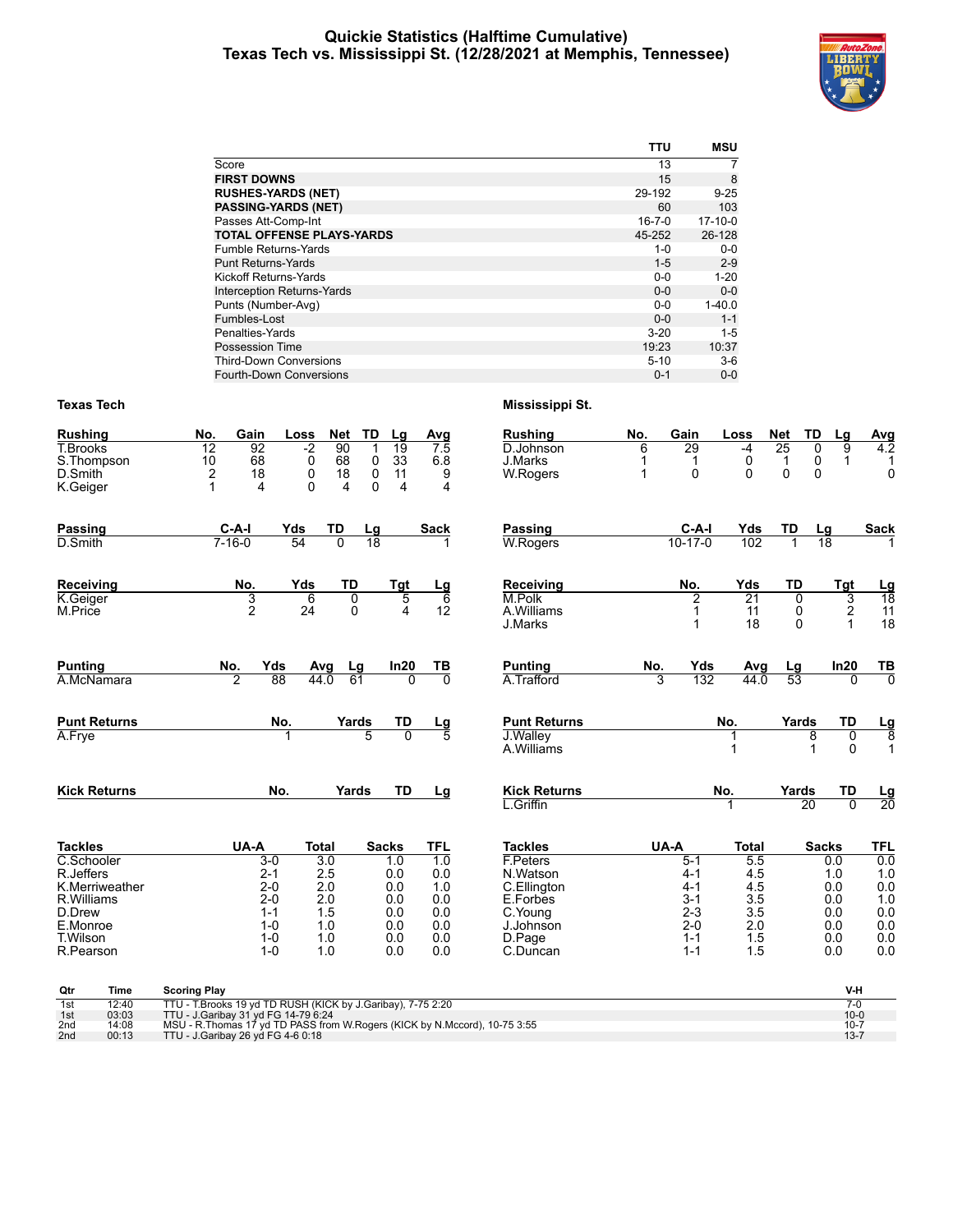#### **Quickie Statistics (2nd Quarter only) Texas Tech vs. Mississippi St. (12/28/2021 at Memphis, Tennessee)**



|                                   | TTU          | <b>MSU</b>  |
|-----------------------------------|--------------|-------------|
| Score                             | 3            | 7           |
| <b>FIRST DOWNS</b>                | 5            | 2           |
| <b>RUSHES-YARDS (NET)</b>         | 13-47        | $4 - 8$     |
| <b>PASSING-YARDS (NET)</b>        | 36           | 38          |
| Passes Att-Comp-Int               | $12 - 5 - 0$ | $7 - 4 - 0$ |
| <b>TOTAL OFFENSE PLAYS-YARDS</b>  | 25-83        | $11 - 46$   |
| Fumble Returns-Yards              | 1-0          | $0 - 0$     |
| <b>Punt Returns-Yards</b>         | $1 - 5$      | $2 - 9$     |
| Kickoff Returns-Yards             | $0 - 0$      | $0-0$       |
| <b>Interception Returns-Yards</b> | $0 - 0$      | $0 - 0$     |
| Punts (Number-Avg)                | $2 - 44.0$   | $2 - 46.0$  |
| Fumbles-Lost                      | $0 - 0$      | $1 - 1$     |
| Penalties-Yards                   | 1-5          | $1 - 5$     |
| Possession Time                   | 10:39        | 4:21        |
| <b>Third-Down Conversions</b>     | $3 - 7$      | $1 - 3$     |
| Fourth-Down Conversions           | $0 - 1$      | $0 - 0$     |

| <b>Rushing</b>                  | No.                 | Gain                         | Net<br>Loss             | TD                     | Avg            | <u>Lg</u>             | <b>Rushing</b>           | No. | Gain               | Loss                    | <b>Net</b><br>TD        | Avg           |                                  |
|---------------------------------|---------------------|------------------------------|-------------------------|------------------------|----------------|-----------------------|--------------------------|-----|--------------------|-------------------------|-------------------------|---------------|----------------------------------|
| <b>T.Brooks</b>                 | 6                   | 26                           | 24<br>$-2$              | 0                      | 4              | ब्र                   | D.Johnson                | 2   | 9                  | 0                       | 9<br>$\mathbf 0$        | 4.5           | $\frac{\mathsf{L}\mathsf{g}}{8}$ |
| S.Thompson<br>K.Geiger          | 3                   | 9<br>$\overline{\mathbf{4}}$ | 9<br>0<br>$\Omega$<br>4 | 0<br>0                 | 3<br>4         | 6<br>4                | W.Rogers                 | 1   | $\Omega$           | $\Omega$                | $\Omega$<br>$\mathbf 0$ | 0             |                                  |
|                                 |                     |                              |                         |                        |                |                       |                          |     |                    |                         |                         |               |                                  |
| Passing                         | $C-A-I$             | Yds                          | TD                      |                        |                | Sack                  | <b>Passing</b>           |     | $C-A-I$            |                         | TD                      |               | <b>Sack</b>                      |
| D.Smith                         | $5 - 12 - 0$        | 30                           | $\overline{0}$          | $\frac{\text{Lg}}{18}$ |                |                       | <b>W.Rogers</b>          |     | $4 - 7 - 0$        | $\frac{\text{Yds}}{37}$ | $\frac{Lg}{17}$         |               |                                  |
| Receiving                       | No.                 |                              | Yards                   | TD                     | Tgt            | $\frac{Lg}{6}$        | <b>Receiving</b>         |     | No.                | Yards                   | TD                      | Tgt           | $\frac{Lg}{3}$                   |
| K.Geiger                        | 3                   |                              | 6                       | 0                      | 4              |                       | M.Polk                   |     |                    | 3                       | 0                       |               |                                  |
| M.Price                         | 0                   |                              | 0                       | $\Omega$               | $\overline{2}$ |                       | A. Williams              |     | 0                  | $\Omega$                | $\mathbf{0}$            |               |                                  |
| <b>Punting</b>                  | No.                 | Yds                          | Avg                     | Lng                    | In20           | $\frac{TB}{0}$        | <b>Punting</b>           | No. | Yds                | Avg                     | Lng                     | In20          | $\frac{TB}{0}$                   |
| A.McNamara                      | 2                   | 88                           | 44.0                    | 61                     | $\Omega$       |                       | A. Trafford              | 2   | 92                 | 46.0                    | $\overline{53}$         | $\Omega$      |                                  |
| <b>Punt Returns</b>             |                     | No.                          |                         | Yards                  | TD             | $\frac{\text{Lg}}{5}$ | <b>Punt Returns</b>      |     |                    | No.                     | Yards                   | TD            | $\frac{Lg}{8}$                   |
| A.Frye                          |                     | 1                            |                         | 5                      | $\overline{0}$ |                       | J.Walley<br>A. Williams  |     |                    | 1                       | 8                       | 0<br>$\Omega$ | $\mathbf{1}$                     |
| <b>Kick Returns</b>             |                     | No.                          |                         | Yards                  | <b>TD</b>      | Lg                    | <b>Kick Returns</b>      |     |                    | No.                     | Yards                   | <b>TD</b>     | <u>Lg</u>                        |
| <b>Tackles</b>                  |                     | UA-A                         | <b>Total</b>            |                        | <b>Sacks</b>   | <b>TFL</b>            | <b>Tackles</b>           |     | UA-A               | <b>Total</b>            |                         | <b>Sacks</b>  | <b>TFL</b>                       |
| C.Schooler                      |                     | $2-0$                        | $\overline{2.0}$        |                        | 1.0            | $\overline{1.0}$      | E.Forbes                 |     | $3 - 1$            | $\overline{3.5}$        |                         | 0.0           | $\overline{1.0}$                 |
| R.Jeffers                       |                     | $1 - 1$                      | 1.5                     |                        | 0.0            | 0.0                   | F.Peters                 |     | $2 - 0$            | 2.0                     |                         | 0.0           | 0.0                              |
| T.Wilson                        |                     | $1 - 0$<br>$1 - 0$           | 1.0<br>1.0              |                        | 0.0<br>0.0     | 0.0<br>0.0            | C.Ellington<br>J.Johnson |     | $2 - 0$<br>$2 - 0$ | 2.0<br>2.0              |                         | 0.0<br>0.0    | 0.0<br>0.0                       |
| D. Taylor-Demerson<br>S.Collins |                     | $0 - 1$                      | 0.5                     |                        | 0.0            | 0.0                   | C.Young                  |     | $1 - 1$            | 1.5                     |                         | 0.0           | 0.0                              |
| <b>T.Matthews</b>               |                     | $0 - 1$                      | 0.5                     |                        | 0.0            | 0.0                   | J.Marks                  |     | $1 - 0$            | 1.0                     |                         | 0.0           | 0.0                              |
| D.Drew                          |                     | $0 - 1$                      | 0.5                     |                        | 0.0            | 0.0                   | D.Russell                |     | $1 - 0$            | 1.0                     |                         | 0.0           | 1.0                              |
|                                 |                     |                              |                         |                        |                |                       | N.Watson                 |     | $1 - 0$            | 1.0                     |                         | 1.0           | 1.0                              |
| Otr<br>Time                     | <b>Scoring Play</b> |                              |                         |                        |                |                       |                          |     |                    |                         |                         | V-H           |                                  |

| Qtr | Time  | <b>Scoring Play</b>                                                          | V-H |
|-----|-------|------------------------------------------------------------------------------|-----|
| 2nd | 14:08 | MSU - R. Thomas 17 yd TD PASS from W. Rogers (KICK by N. Mccord), 10-75 3:55 |     |
| 2nd | 00:13 | TTU - J.Garibay 26 yd FG 4-6 0:18                                            | 10' |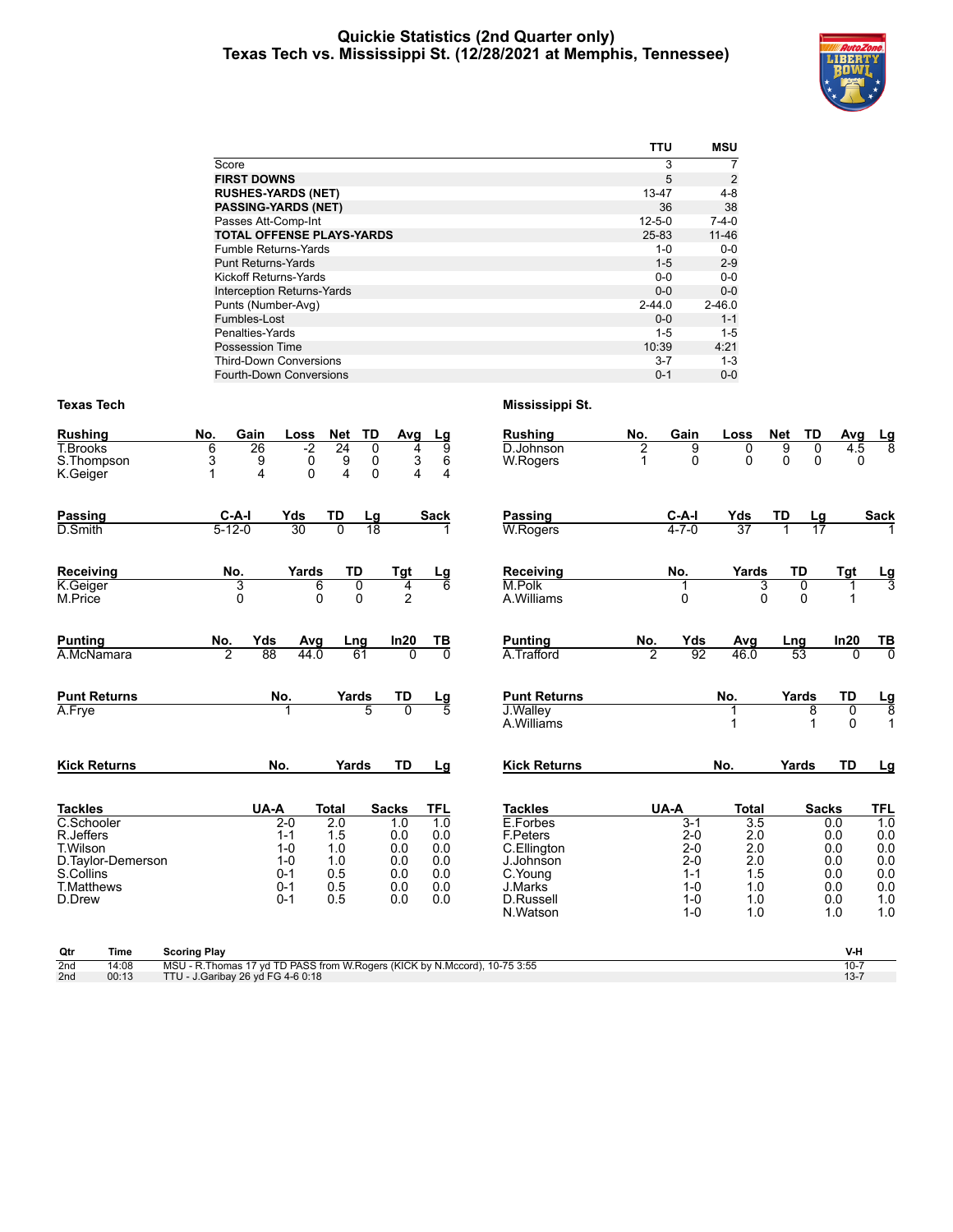

P

*At the start of the second half, MSU will receive and TTU will defend the north goal.* Start of 3rd quarter, clock 15:00.

WOLFF, Trey kickoff 62 yards to the MSU3, MARKS, Jo'quavious return 17 yards to the MSU20 (COLLINS, Seth).

#### **MSU drive start at 14:57**

|  | 1-10 MSU20 [NHSG] ROGERS, Will pass to the right complete for 3 yards to POLK, Makai caught at the MSU19 and |
|--|--------------------------------------------------------------------------------------------------------------|
|  | advanced to the MSU23 (FIELDS, DaMarcus), out of bounds.                                                     |

- 2-7 MSU23 [NHSG] ROGERS, Will pass up the middle complete for 9 yards to WALLEY, Jaden to the MSU32, End of Play, 1ST DOWN.
- 1-10 MSU32 [NHSG] ROGERS, Will pass to the right complete for 8 yards to POLK, Makai to the MSU40 (FIELDS, DaMarcus).
- 2-2 MSU40 [NHSG] ROGERS, Will pass to the right incomplete intended for WALLEY, Jaden thrown to the TTU37.
- 3-2 MSU40 [NHSG] ROGERS, Will pass to the left incomplete intended for JOHNSON, Dillon broken up by WILSON, Tyree at the MSU35.
- 4-2 MSU40 TRAFFORD, Archer punt 43 yards to the TTU17, FRYE, Adrian return -2 yards to the TTU15 (WALLEY, Jaden). [12:58]

*Drive Summary: 5 plays, 20 yards, 1:59*

#### **TTU drive start at 12:58**

|         |       | 1-10 TTU15 [NHSG] BROOKS, Tahj rush up the middle for a gain of 2 yards to the TTU17 (YOUNG, Cameron).                                                                                                                                                                                                                                      |
|---------|-------|---------------------------------------------------------------------------------------------------------------------------------------------------------------------------------------------------------------------------------------------------------------------------------------------------------------------------------------------|
| $2 - 8$ | TTU17 | [NHSG] SMITH, Donovan pass to the right incomplete intended for PRICE, Myles thrown to the TTU48.                                                                                                                                                                                                                                           |
| $3 - 8$ | TTU17 | [NHSG] SMITH, Donovan pass to the right incomplete intended for PRICE, Myles thrown to the MSU48; QB<br>hurried by ELLINGTON, Corey.                                                                                                                                                                                                        |
| 4-8     | TTU17 | MCNAMARA, Austin punt 36 yards to the MSU47, WALLEY, Jaden return 0 yards to the MSU47, End of Play.<br>After review, the ruling on the field was overturned: (OVERTURNED PLAY: ). PENALTY MSU Holding on<br>FURDGE, Esaias enforced 10 yards after the change of possession from the end of the play at the MSU47 to<br>the MSU37. [11:57] |
|         |       | Drive Summary: 3 plays 2 vards 1:01                                                                                                                                                                                                                                                                                                         |

*Drive Summary: 3 plays, 2 yards, 1:01*

#### **MSU drive start at 11:57**

| $1 - 10$ | MSU37 | [NHSG] ROGERS, Will pass up the middle incomplete intended for WALLEY, Jaden broken up by TAYLOR-<br>DEMERSON, Dadrion at the MSU40.                           |   |
|----------|-------|----------------------------------------------------------------------------------------------------------------------------------------------------------------|---|
| $2 - 10$ |       | MSU37 [NHSG] ROGERS, Will pass to the right complete for 11 yards to POLK, Makai caught at the MSU47 and<br>advanced to the MSU48, out of bounds, 1ST DOWN.    | P |
| 1-10     |       | MSU48 PENALTY Before the snap, MSU False Start on JONES, Nick enforced 5 yards from the MSU48 to the<br>MSU43.                                                 |   |
| $1 - 15$ |       | MSU43 [NHSG] ROGERS, Will pass to the left complete for 15 yards to THOMAS, Rara caught at the MSU50 and<br>advanced to the TTU42 (SCHOOLER, Colin), 1ST DOWN. | P |
| 1-10     | TTU42 | [NHSG] ROGERS, Will pass to the right incomplete intended for MARKS, Jo'quavious thrown to the TTU20.                                                          |   |
| $2 - 10$ | TTU42 | [NHSG] ROGERS, Will pass to the left incomplete dropped by WALLEY, Jaden thrown to the TTU24.                                                                  |   |
| $3 - 10$ | TTU42 | [NHSG] ROGERS, Will pass to the right incomplete intended for POLK, Makai broken up by WILLIAMS,<br>Rayshad at the TTU25.                                      |   |
| 4-10     |       | TTU42 TRAFFORD, Archer punt 37 yards to the TTU5 downed by FORBES, Emmanuel. [10:03]                                                                           |   |
|          |       | Drive Summary: 6 plays, 21 yards, 1:54                                                                                                                         |   |
|          |       |                                                                                                                                                                |   |

#### **TTU drive start at 10:03**

| 1-10    | TTU5        | [NHSG] SMITH, Donovan pass up the middle complete for 39 yards to KOONTZ, Travis caught at the TTU26<br>and advanced to the TTU44 (RICHARDSON, Decamerion), 1ST DOWN. | P |
|---------|-------------|-----------------------------------------------------------------------------------------------------------------------------------------------------------------------|---|
| 1-10    | TTU44       | [NHSG] THOMPSON, SaRodorick rush to the left for a gain of 3 yards to the TTU47 (YOUNG, Cameron).                                                                     |   |
| $2 - 7$ | TTU47       | [NHSG] SMITH, Donovan pass to the right complete for 52 yards to BRADLEY, Jerand caught at the MSU21<br>and advanced to the MSU1 (RICHARDSON, Decamerion), 1ST DOWN.  | P |
| $1 - 1$ | <b>MSU1</b> | [NHSG] QB Keeper SMITH, Donovan rush to the right for a gain of 1 yard to the MSU0, TOUCHDOWN<br>TTU (Scoring play confirmed). [09:03]                                |   |
| $1 - 3$ | <b>MSU3</b> | <b>GARIBAY, Jonathan PAT kick attempt is good.</b>                                                                                                                    |   |

#### **TEXAS TECH 20, MISSISSIPPI ST. 7**

*Drive Summary: 4 plays, 95 yards, 1:00*

WOLFF, Trey kickoff 56 yards to the MSU9, MARKS, Jo'quavious return 15 yards to the MSU24 (CURLEY, Patrick).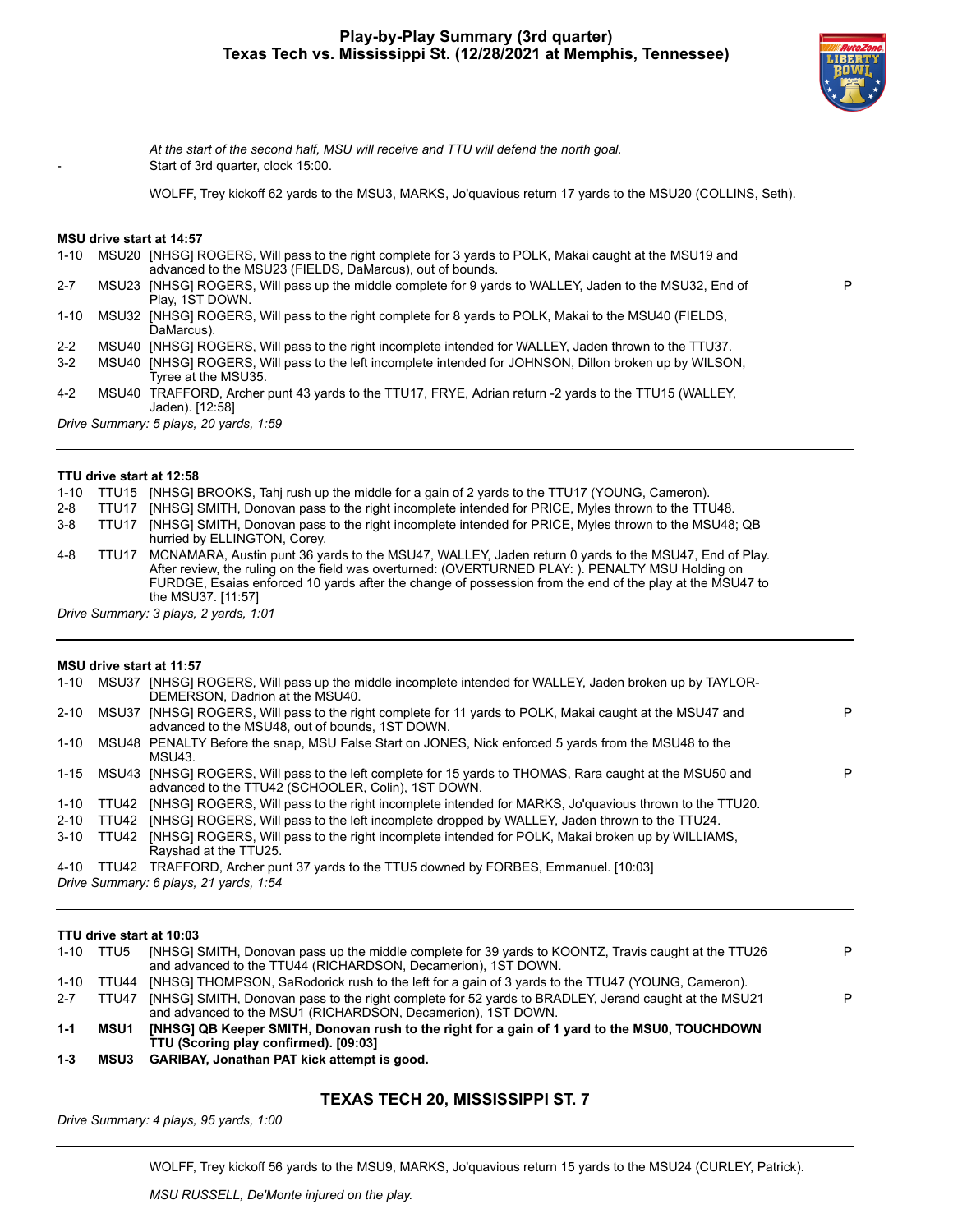# **MSU drive start at 08:57**

| $1 - 10$ |                   | MSU24 [NHSG] ROGERS, Will pass up the middle complete for 17 yards to JOHNSON, Dillon caught at the MSU21<br>and advanced to the MSU41 (SCHOOLER, Colin), 1ST DOWN.                                                                                                        | P  |
|----------|-------------------|----------------------------------------------------------------------------------------------------------------------------------------------------------------------------------------------------------------------------------------------------------------------------|----|
| $1 - 10$ | MSU41             | [NHSG] ROGERS, Will pass to the left complete for 1 yard to CALVIN, Jamire to the MSU42 (TAYLOR-<br>DEMERSON, Dadrion).                                                                                                                                                    |    |
| $2-9$    |                   | MSU42 [NHSG] ROGERS, Will pass to the left complete for 3 yards to JOHNSON, Dillon caught at the MSU40 and<br>advanced to the MSU45 (SCHOOLER, Colin).                                                                                                                     |    |
| $3-6$    | MSU45             | [NHSG] ROGERS, Will pass to the right complete for 10 yards to WILLIAMS, Austin to the TTU45 (TAYLOR-<br>DEMERSON, Dadrion), out of bounds, 1ST DOWN.                                                                                                                      | P  |
| $1 - 10$ | TTU45             | [NHSG] ROGERS, Will pass to the right complete for 5 yards to POLK, Makai caught at the TTU46 and<br>advanced to the TTU40 (JEFFERS, Riko; MERRIWEATHER, Krishon).                                                                                                         |    |
| $2 - 5$  | TTU40             | ROGERS, Will pass to the left incomplete intended for THOMAS, Rara broken up by FIELDS, DaMarcus at<br>the TTU25. PENALTY TTU Pass Interference on FIELDS, DaMarcus enforced 15 yards to the TTU25 and<br>results in automatic 1ST DOWN [NHSG]. NO PLAY (replay the down). | F. |
| $1 - 10$ | TTU25             | [NHSG] JOHNSON, Dillon rush to the right for a gain of 5 yards to the TTU20 (MONROE, Eric).                                                                                                                                                                                |    |
| $2 - 5$  | TTU <sub>20</sub> | [NHSG] ROGERS, Will pass to the right incomplete intended for THOMAS, Rara thrown to the TTU0.                                                                                                                                                                             |    |
| $3 - 5$  | TTU <sub>20</sub> | [NHSG] ROGERS, Will sacked for a loss of 11 yards at the TTU31 (WILSON, Tyree).                                                                                                                                                                                            |    |
| $4 - 16$ | TTU31             | [NHSG] ROGERS, Will sacked for a loss of 9 yards at the TTU40 (WILSON, Tyree); MSU turnover on downs.<br>[04:06]                                                                                                                                                           |    |
|          |                   | Drive Summary: 9 plays, 36 yards, 4:51                                                                                                                                                                                                                                     |    |
|          |                   |                                                                                                                                                                                                                                                                            |    |

#### **TTU drive start at 04:06**

| $1 - 10$ | TTU40       | [NHSG] GEIGER, Kaylon rush to the right for a gain of 7 yards to the TTU47 (FORBES, Emmanuel), out of<br>bounds.                                                                                                                                                                          |   |
|----------|-------------|-------------------------------------------------------------------------------------------------------------------------------------------------------------------------------------------------------------------------------------------------------------------------------------------|---|
| $2 - 3$  | TTU47       | [NHSG] SMITH, Donovan pass to the right complete for 3 yards to GEIGER, Kaylon caught at the TTU48 and<br>advanced to the TTU50 (RICHARDSON, Decamerion), 1ST DOWN.                                                                                                                       | P |
| $1 - 10$ | TTU50       | [NHSG] SMITH, Donovan pass up the middle complete for 15 yards to SPARKMAN, J.J. caught at the<br>MSU41 and advanced to the MSU35 (DUNCAN, Collin; PETERS, Fred), 1ST DOWN.                                                                                                               | P |
| $1 - 10$ |             | MSU35 [NHSG] BROOKS, Tahj rush to the right for a gain of 3 yards to the MSU32 (PETERS, Fred).<br>MSU PICKERING, Nathan injured on the play.                                                                                                                                              |   |
| $2 - 7$  |             | MSU32 [NHSG] QB Keeper SMITH, Donovan rush to the left for a gain of 17 yards to the MSU15 (PETERS, Fred),<br>1ST DOWN.                                                                                                                                                                   | R |
| 1-10     |             | MSU15 PENALTY Before the snap. TTU False Start on WRIGHT, Weston enforced 5 yards from the MSU15 to the<br>MSU <sub>20</sub>                                                                                                                                                              |   |
| $1 - 15$ |             | MSU20 [NHSG] GEIGER, Kaylon rush to the right for a gain of 7 yards to the MSU13 (FORBES, Emmanuel), out of<br>bounds.                                                                                                                                                                    |   |
| $2 - 8$  |             | MSU13 [NHSG] PRICE, Myles rush to the left for a gain of 11 yards to the MSU2, out of bounds. PENALTY TTU<br>Holding on THARP, Mason enforced 10 yards from the MSU11 to the MSU21, from the the spot of the ball<br>when the foul occurred, runner is credited with 2 yards on the play. |   |
| $2 - 16$ |             | MSU21 [NHSG] BROOKS, Tahj rush up the middle for a gain of 7 yards to the MSU14 (PETERS, Fred).                                                                                                                                                                                           |   |
| $3-9$    |             | MSU14 [NHSG] SMITH, Donovan pass to the left complete for 14 yards to SPARKMAN, J.J. to the MSU0, 1ST<br>DOWN, TOUCHDOWN TTU (Scoring play confirmed). [00:02]                                                                                                                            | P |
| $1 - 3$  | <b>MSU3</b> | <b>GARIBAY, Jonathan PAT kick attempt is good.</b>                                                                                                                                                                                                                                        |   |

# **TEXAS TECH 27, MISSISSIPPI ST. 7**

*Drive Summary: 9 plays, 60 yards, 4:04*

WOLFF, Trey kickoff 59 yards to the MSU6, MARKS, Jo'quavious return 22 yards to the MSU28 (CURLEY, Patrick).

End of 3rd quarter, clock 0:00.

# **END OF 3RD QUARTER: TEXAS TECH 27, MISSISSIPPI ST. 7**

|                        | Time                   | 1st Downs |  |  |  |  | <b>Conversions</b> |            |          |            |           |  |
|------------------------|------------------------|-----------|--|--|--|--|--------------------|------------|----------|------------|-----------|--|
| <b>Quarter Summary</b> | Score Poss R P X T 3rd |           |  |  |  |  |                    | 4th        | Rushina  | Passing    | Penalties |  |
| Texas Tech             | 14                     |           |  |  |  |  | 6:05 1 5 0 6 1-2   | <u>ດ-ດ</u> | $9-49$   | 5-7-0-123  | $3 - 30$  |  |
| Mississippi St.        |                        |           |  |  |  |  | 8:50 0 5 1 6 1-4   | $0 - 1$    | $3 - 15$ | 10-17-0-82 | $2 - 15$  |  |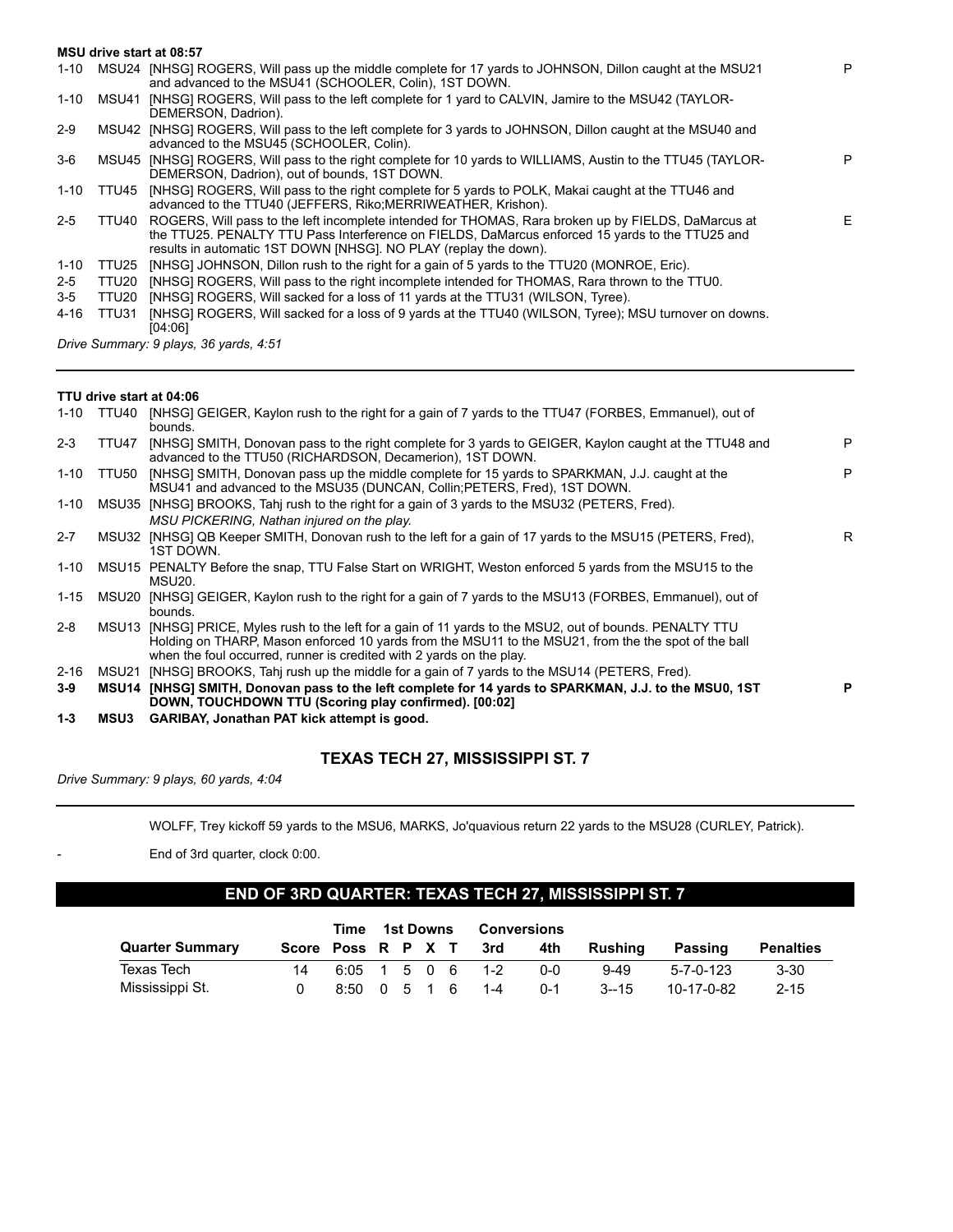#### **Quickie Statistics (3rd Quarter Cumulative) Texas Tech vs. Mississippi St. (12/28/2021 at Memphis, Tennessee)**



|                                   | TTU           | <b>MSU</b>    |
|-----------------------------------|---------------|---------------|
| Score                             | 27            | 7             |
| <b>FIRST DOWNS</b>                | 21            | 14            |
| <b>RUSHES-YARDS (NET)</b>         | 38-241        | $12 - 10$     |
| <b>PASSING-YARDS (NET)</b>        | 183           | 185           |
| Passes Att-Comp-Int               | $23 - 12 - 0$ | $34 - 20 - 0$ |
| <b>TOTAL OFFENSE PLAYS-YARDS</b>  | 61-424        | 46-195        |
| <b>Fumble Returns-Yards</b>       | $1 - 0$       | $0 - 0$       |
| <b>Punt Returns-Yards</b>         | $2 - 3$       | $3-9$         |
| Kickoff Returns-Yards             | $0 - 0$       | 4-74          |
| <b>Interception Returns-Yards</b> | $0 - 0$       | $0 - 0$       |
| Punts (Number-Avg)                | $0 - 0$       | $1 - 40.0$    |
| Fumbles-Lost                      | $0 - 0$       | $1 - 1$       |
| Penalties-Yards                   | $6 - 50$      | $3 - 20$      |
| <b>Possession Time</b>            | 25:28         | 19:27         |
| <b>Third-Down Conversions</b>     | $6 - 12$      | $4 - 10$      |
| Fourth-Down Conversions           | $0 - 1$       | $0 - 1$       |

| Rushing                                                                                                  | No.                                                                                                                                                                                                                                                                                | Gain                                                  | Loss                                                   |                     | Net                         | TD                      | Lg                                     | Avg                                                 | Rushing                                                                      | No.      | Gain                                           | Loss                                      | Net                     | TD<br>Lg                                                          | <b>Avg</b>                                 |
|----------------------------------------------------------------------------------------------------------|------------------------------------------------------------------------------------------------------------------------------------------------------------------------------------------------------------------------------------------------------------------------------------|-------------------------------------------------------|--------------------------------------------------------|---------------------|-----------------------------|-------------------------|----------------------------------------|-----------------------------------------------------|------------------------------------------------------------------------------|----------|------------------------------------------------|-------------------------------------------|-------------------------|-------------------------------------------------------------------|--------------------------------------------|
| <b>T.Brooks</b><br>S.Thompson<br>D.Smith<br>K.Geiger                                                     | 15<br>11<br>4<br>3                                                                                                                                                                                                                                                                 | 104<br>71<br>36<br>18                                 | $-2$                                                   | 0<br>0<br>0         | 102<br>71<br>36<br>18       | 1<br>0<br>1<br>$\Omega$ | 19<br>33<br>17<br>$\overline{7}$       | 6.8<br>6.5<br>9<br>6                                | D.Johnson<br>J.Marks<br>W.Rogers                                             | 1<br>1   | 34<br>$\mathbf 1$<br>$\Omega$                  | -4<br>0<br>$\mathbf 0$                    | 30<br>1<br>$\Omega$     | 0<br>9<br>0<br>$\mathbf 1$<br>$\mathbf{0}$                        | 4.3<br>1<br>0                              |
| <b>Passing</b><br><b>D.Smith</b>                                                                         |                                                                                                                                                                                                                                                                                    | C-A-I<br>$12 - 23 - 0$                                | Yds<br>177                                             |                     | TD                          | Lg<br>$\overline{52}$   |                                        | Sack                                                | <b>Passing</b><br><b>W.Rogers</b>                                            |          | $C-A-I$<br>$20 - 34 - 0$                       | Yds<br>164                                | TD                      | Lg<br>18                                                          | <b>Sack</b>                                |
| Receiving                                                                                                |                                                                                                                                                                                                                                                                                    | No.                                                   |                                                        | Yds                 | TD                          |                         | Tgt                                    | <u>Lg</u>                                           | Receiving                                                                    |          | No.                                            | Yds                                       | TD                      | Tgt                                                               | <u>Lg</u>                                  |
| K.Geiger<br>M.Price<br>T.Koontz<br>J.Sparkman                                                            |                                                                                                                                                                                                                                                                                    | 4<br>$\overline{2}$<br>$\mathbf{1}$<br>$\overline{2}$ |                                                        | 9<br>24<br>39<br>29 | 0<br>0<br>0<br>$\mathbf{1}$ |                         | 6<br>6<br>1<br>$\overline{2}$          | 6<br>12<br>39<br>15                                 | M.Polk<br>A. Williams<br>J.Calvin<br>J.Marks                                 |          | 6<br>$\overline{2}$<br>1<br>1                  | 48<br>21<br>$\overline{\mathbf{1}}$<br>18 | 0<br>0<br>0<br>$\Omega$ | 8<br>3<br>$\mathbf{1}$<br>$\overline{2}$                          | $\overline{18}$<br>11<br>$\mathbf 1$<br>18 |
| <b>Punting</b><br>A.McNamara                                                                             | No.                                                                                                                                                                                                                                                                                | 3                                                     | Yds<br>124                                             | Avg<br>41.3         | Lg<br>61                    |                         | In20<br>$\Omega$                       | TВ<br>$\Omega$                                      | <b>Punting</b><br>A. Trafford                                                | No.<br>5 | Yds<br>212                                     | Avg<br>42.4                               | Lg<br>53                | In20<br>0                                                         | <u>TB</u><br>$\overline{0}$                |
| <b>Punt Returns</b>                                                                                      |                                                                                                                                                                                                                                                                                    |                                                       | No.                                                    |                     | Yards                       |                         | TD                                     | $\frac{\text{Lg}}{5}$                               | <b>Punt Returns</b>                                                          |          |                                                | No.                                       | Yards                   | TD                                                                | $\frac{\mathsf{Lg}}{8}$                    |
| A Frye                                                                                                   |                                                                                                                                                                                                                                                                                    |                                                       |                                                        |                     |                             |                         | $\overline{0}$                         |                                                     | <b>J.Walley</b><br>A. Williams                                               |          |                                                | $\overline{2}$<br>1                       |                         | 8<br>0<br>$\Omega$<br>1                                           | $\mathbf{1}$                               |
| <b>Kick Returns</b>                                                                                      |                                                                                                                                                                                                                                                                                    |                                                       | No.                                                    |                     | Yards                       |                         | <b>TD</b>                              | Lg                                                  | <b>Kick Returns</b><br>J.Marks<br>L.Griffin                                  |          |                                                | No.<br>3<br>1                             | Yards<br>54<br>20       | <b>TD</b><br>0<br>$\Omega$                                        | $\frac{Lg}{22}$<br>20                      |
| <b>Tackles</b>                                                                                           |                                                                                                                                                                                                                                                                                    | UA-A                                                  |                                                        | Total               |                             |                         | Sacks                                  | <b>TFL</b>                                          | <b>Tackles</b>                                                               |          | UA-A                                           | <b>Total</b>                              |                         | <b>Sacks</b>                                                      | TFL                                        |
| C.Schooler<br>R.Jeffers<br>T.Wilson<br>D.Fields<br>D.Taylor-Demerson<br>K.Merriweather                   |                                                                                                                                                                                                                                                                                    |                                                       | $6-0$<br>$2 - 2$<br>$3-0$<br>$3-0$<br>$3-0$<br>$2 - 1$ | 6.0<br>3.0<br>2.5   | 3.0<br>3.0<br>3.0           |                         | 1.0<br>0.0<br>2.0<br>0.0<br>0.0<br>0.0 | $\overline{1.0}$<br>0.0<br>2.0<br>1.0<br>0.0<br>1.0 | F.Peters<br>E.Forbes<br>C.Young<br>N.Watson<br>C.Ellington<br>D.Richardson   |          | $8-2$<br>$5-1$<br>$4 - 3$<br>4-1<br>4-1<br>4-0 | 9.0<br>5.5<br>5.5<br>4.5<br>4.5<br>4.0    |                         | 0.0<br>0.0<br>0.0<br>1.0<br>0.0<br>0.0                            | 0.0<br>1.0<br>0.0<br>1.0<br>0.0<br>0.0     |
| E.Monroe<br>R.Williams                                                                                   |                                                                                                                                                                                                                                                                                    |                                                       | $2 - 0$<br>$2 - 0$                                     | 2.0<br>2.0          |                             |                         | 0.0<br>0.0                             | 0.0<br>0.0                                          | C.Duncan<br>J.Johnson                                                        |          | $1 - 2$<br>$2 - 0$                             | 2.0<br>2.0                                |                         | 0.0<br>0.0                                                        | 0.0<br>0.0                                 |
| Qtr<br>Time                                                                                              | <b>Scoring Play</b>                                                                                                                                                                                                                                                                |                                                       |                                                        |                     |                             |                         |                                        |                                                     |                                                                              |          |                                                |                                           |                         | V-H                                                               |                                            |
| 12:40<br>1st<br>03:03<br>1st<br>14:08<br>2nd<br>00:13<br>2 <sub>nd</sub><br>09:03<br>3rd<br>00:02<br>3rd | TTU - T.Brooks 19 yd TD RUSH (KICK by J.Garibay), 7-75 2:20<br>TTU - J.Garibay 31 yd FG 14-79 6:24<br>TTU - J.Garibay 26 yd FG 4-6 0:18<br>TTU - D.Smith 1 yd TD RUSH (KICK by J.Garibay), 4-95 1:00<br>TTU - J.Sparkman 14 yd TD PASS from D.Smith (KICK by J.Garibay), 9-60 4:04 |                                                       |                                                        |                     |                             |                         |                                        |                                                     | MSU - R. Thomas 17 yd TD PASS from W. Rogers (KICK by N. Mccord), 10-75 3:55 |          |                                                |                                           |                         | $7-0$<br>$10 - 0$<br>$10 - 7$<br>$13 - 7$<br>$20 - 7$<br>$27 - 7$ |                                            |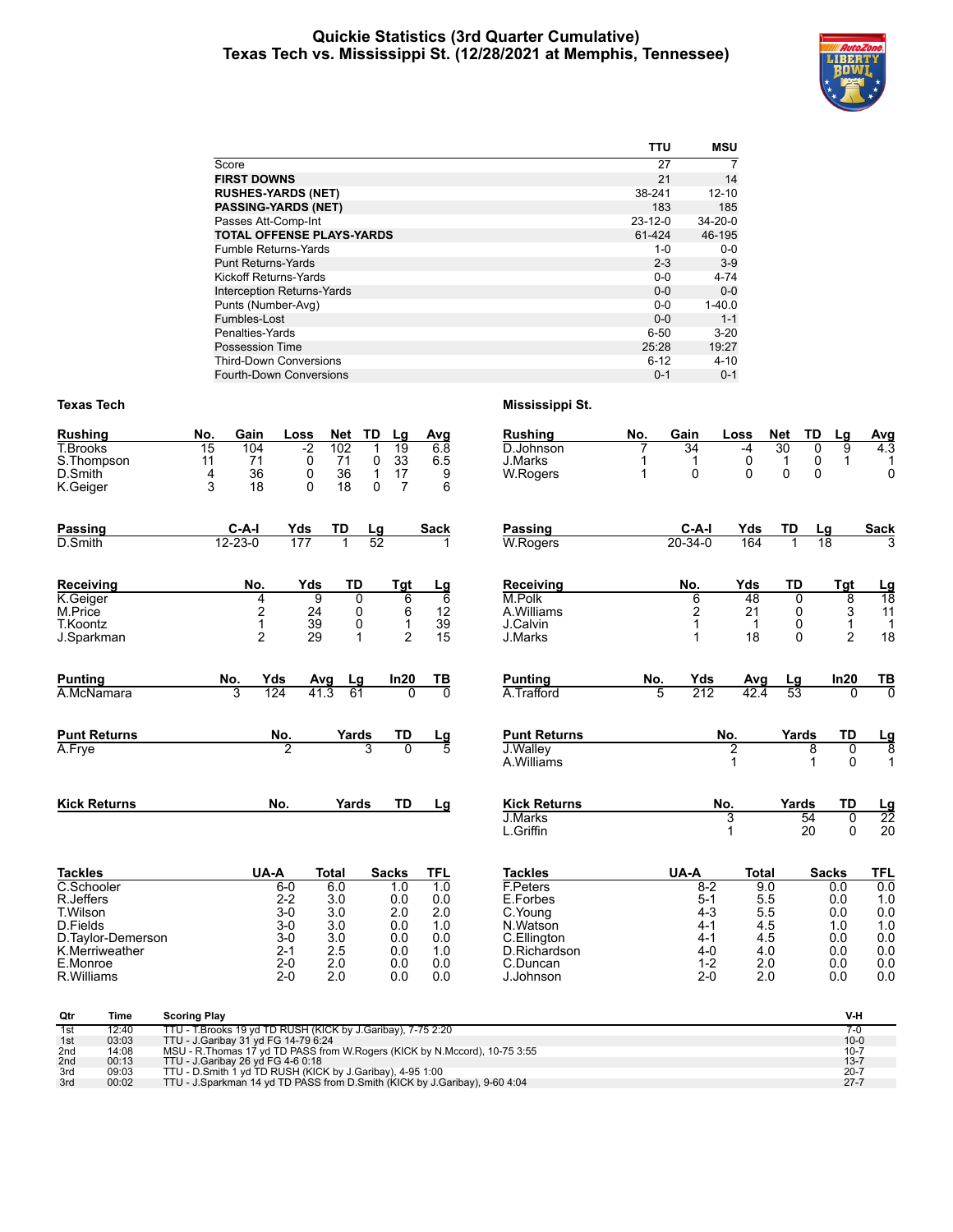#### **Quickie Statistics (3rd Quarter only) Texas Tech vs. Mississippi St. (12/28/2021 at Memphis, Tennessee)**



|                                   | TTU         | <b>MSU</b> |
|-----------------------------------|-------------|------------|
| Score                             | 14          | $\Omega$   |
| <b>FIRST DOWNS</b>                | 6           | 6          |
| <b>RUSHES-YARDS (NET)</b>         | $9 - 49$    | $3 - 15$   |
| <b>PASSING-YARDS (NET)</b>        | 123         | 82         |
| Passes Att-Comp-Int               | $7 - 5 - 0$ | $17-10-0$  |
| <b>TOTAL OFFENSE PLAYS-YARDS</b>  | 16-172      | $20 - 67$  |
| Fumble Returns-Yards              | $0 - 0$     | $0 - 0$    |
| <b>Punt Returns-Yards</b>         | $1 - 2$     | $1 - 0$    |
| Kickoff Returns-Yards             | $0 - 0$     | $3 - 54$   |
| <b>Interception Returns-Yards</b> | $0 - 0$     | $0 - 0$    |
| Punts (Number-Avg)                | $1 - 36.0$  | $2 - 40.0$ |
| Fumbles-Lost                      | $0 - 0$     | $0-0$      |
| Penalties-Yards                   | $3 - 30$    | $2 - 15$   |
| Possession Time                   | 6:05        | 8:50       |
| <b>Third-Down Conversions</b>     | $1 - 2$     | $1 - 4$    |
| Fourth-Down Conversions           | $0 - 0$     | $0 - 1$    |

| <b>Rushing</b>                                       | No.                                | Gain                | Loss                    | Net                 | TD<br>Avg                                       | Lg                                                                                | <b>Rushing</b>      | No.            | Gain          | Loss             | <b>Net</b>       | TD<br>Avg            |                            |
|------------------------------------------------------|------------------------------------|---------------------|-------------------------|---------------------|-------------------------------------------------|-----------------------------------------------------------------------------------|---------------------|----------------|---------------|------------------|------------------|----------------------|----------------------------|
| <b>T.Brooks</b><br>S.Thompson<br>D.Smith<br>K.Geiger | 3<br>$\mathbf{1}$<br>$\frac{2}{2}$ | 12<br>3<br>18<br>14 | 0<br>0<br>0<br>$\Omega$ | 12<br>3<br>18<br>14 | $\overline{0}$<br>0<br>$\mathbf{1}$<br>$\Omega$ | 7<br>4<br>$\begin{array}{c} 3 \\ 9 \\ 7 \end{array}$<br>3<br>17<br>$\overline{7}$ | D.Johnson           |                | 5             | <sup>0</sup>     | 5                | <sup>0</sup>         | $\frac{\text{Lg}}{5}$<br>5 |
| Passing                                              | $C-A-I$                            |                     | Yds                     | TD                  | $\frac{Lg}{52}$                                 | Sack                                                                              | Passing             |                | $C-A-I$       | Yds              | TD               | Lg                   | <b>Sack</b>                |
| D.Smith                                              | $5 - 7 - 0$                        |                     | 123                     |                     |                                                 | $\Omega$                                                                          | <b>W.Rogers</b>     |                | $10 - 17 - 0$ | 62               | $\overline{0}$   | $\overline{17}$      |                            |
| Receiving                                            |                                    | No.                 | Yards                   | TD                  | Tgt                                             | <u>Lg</u>                                                                         | Receiving           |                | No.           | Yards            | <b>TD</b>        | Tgt                  | $\frac{Lg}{11}$            |
| K.Geiger                                             |                                    | 1                   | 3                       | $\overline{0}$      | $\mathbf 1$                                     | 3                                                                                 | M.Polk              |                | 4             | 27               | $\overline{0}$   | 5                    |                            |
| M.Price                                              |                                    | 0                   | 0                       | 0                   | $\frac{2}{1}$                                   |                                                                                   | A.Williams          |                | 1             | 10               | 0                | 1                    | 10                         |
| T.Koontz                                             |                                    | 1<br>$\overline{2}$ | 39<br>29                | 0<br>1              | $\overline{2}$                                  | 39<br>15                                                                          | J.Calvin<br>J.Marks |                | 0             | 1<br>$\Omega$    | 0<br>$\mathbf 0$ | $\mathbf{1}$<br>1    | $\mathbf{1}$               |
| J.Sparkman                                           |                                    |                     |                         |                     |                                                 |                                                                                   |                     |                |               |                  |                  |                      |                            |
| <b>Punting</b>                                       | No.                                | Yds                 | Avg                     | Lng                 | In20                                            | TB                                                                                | <b>Punting</b>      | No.            | Yds           | Avg              | Lng              | In20                 | $\frac{TB}{0}$             |
| A.McNamara                                           |                                    | 36                  | 36.0                    | 36                  | $\Omega$                                        | $\overline{0}$                                                                    | A. Trafford         | $\overline{2}$ | 80            | 40.0             | 43               | $\Omega$             |                            |
| <b>Punt Returns</b>                                  |                                    | No.                 |                         | Yards               | TD                                              | $\frac{\mathsf{L}\mathsf{g}}{-2}$                                                 | <b>Punt Returns</b> |                |               | No.              | Yards            | TD                   | $\frac{Lg}{0}$             |
| A.Frye                                               |                                    |                     |                         | $-2$                | $\overline{0}$                                  |                                                                                   | J.Walley            |                |               |                  |                  | $\Omega$<br>$\Omega$ |                            |
| <b>Kick Returns</b>                                  |                                    | No.                 |                         | Yards               | TD                                              | Lg                                                                                | <b>Kick Returns</b> |                |               | No.              | Yards            | TD                   | $\frac{\text{Lg}}{22}$     |
|                                                      |                                    |                     |                         |                     |                                                 |                                                                                   | <b>J.Marks</b>      |                |               | $\overline{3}$   | 54               | $\overline{0}$       |                            |
| <b>Tackles</b>                                       |                                    | UA-A                |                         | <b>Total</b>        | <b>Sacks</b>                                    | TFL                                                                               | <b>Tackles</b>      |                | UA-A          | <b>Total</b>     |                  | <b>Sacks</b>         | <b>TFL</b>                 |
| C.Schooler                                           |                                    | $3-0$               |                         | 3.0                 | 0.0                                             | 0.0                                                                               | <b>F.Peters</b>     |                | $3 - 1$       | $\overline{3.5}$ |                  | 0.0                  | 0.0                        |
| T.Wilson                                             |                                    | $2 - 0$             |                         | 2.0                 | 2.0                                             | 2.0                                                                               | D.Richardson        |                | $3-0$         | 3.0              |                  | 0.0                  | 0.0                        |
| D.Fields                                             |                                    | $2 - 0$             |                         | 2.0                 | 0.0                                             | 0.0                                                                               | E.Forbes            |                | $2 - 0$       |                  | 2.0              | 0.0                  | 0.0                        |
| D. Taylor-Demerson                                   |                                    | $2 - 0$             |                         | 2.0                 | 0.0                                             | 0.0                                                                               | C.Young             |                | $2 - 0$       | 2.0              |                  | 0.0                  | 0.0                        |
| P.Curley                                             |                                    | $2 - 0$             |                         | 2.0                 | 0.0                                             | 0.0                                                                               | J.Walley            |                | $1 - 0$       |                  | 1.0              | 0.0                  | 0.0                        |
| S.Collins                                            |                                    | $1 - 0$             |                         | 1.0                 | 0.0                                             | 0.0                                                                               | C.Duncan            |                | $0 - 1$       | 0.5              |                  | 0.0                  | 0.0                        |
| E.Monroe                                             |                                    | $1 - 0$             |                         | 1.0                 | 0.0                                             | 0.0                                                                               |                     |                |               |                  |                  |                      |                            |
| K.Merriweather                                       |                                    | $0 - 1$             |                         | 0.5                 | 0.0                                             | 0.0                                                                               |                     |                |               |                  |                  |                      |                            |
|                                                      |                                    |                     |                         |                     |                                                 |                                                                                   |                     |                |               |                  |                  |                      |                            |

| Qtr | Time  | <b>Scoring Play</b>                                                        |          |
|-----|-------|----------------------------------------------------------------------------|----------|
| 3rd | 09:03 | TTU - D.Smith 1 yd TD RUSH (KICK by J.Garibay), 4-95 1:00                  | $20 -$   |
| 3rd | 00:02 | TTU - J.Sparkman 14 yd TD PASS from D.Smith (KICK by J.Garibay), 9-60 4:04 | $27 - 7$ |
|     |       |                                                                            |          |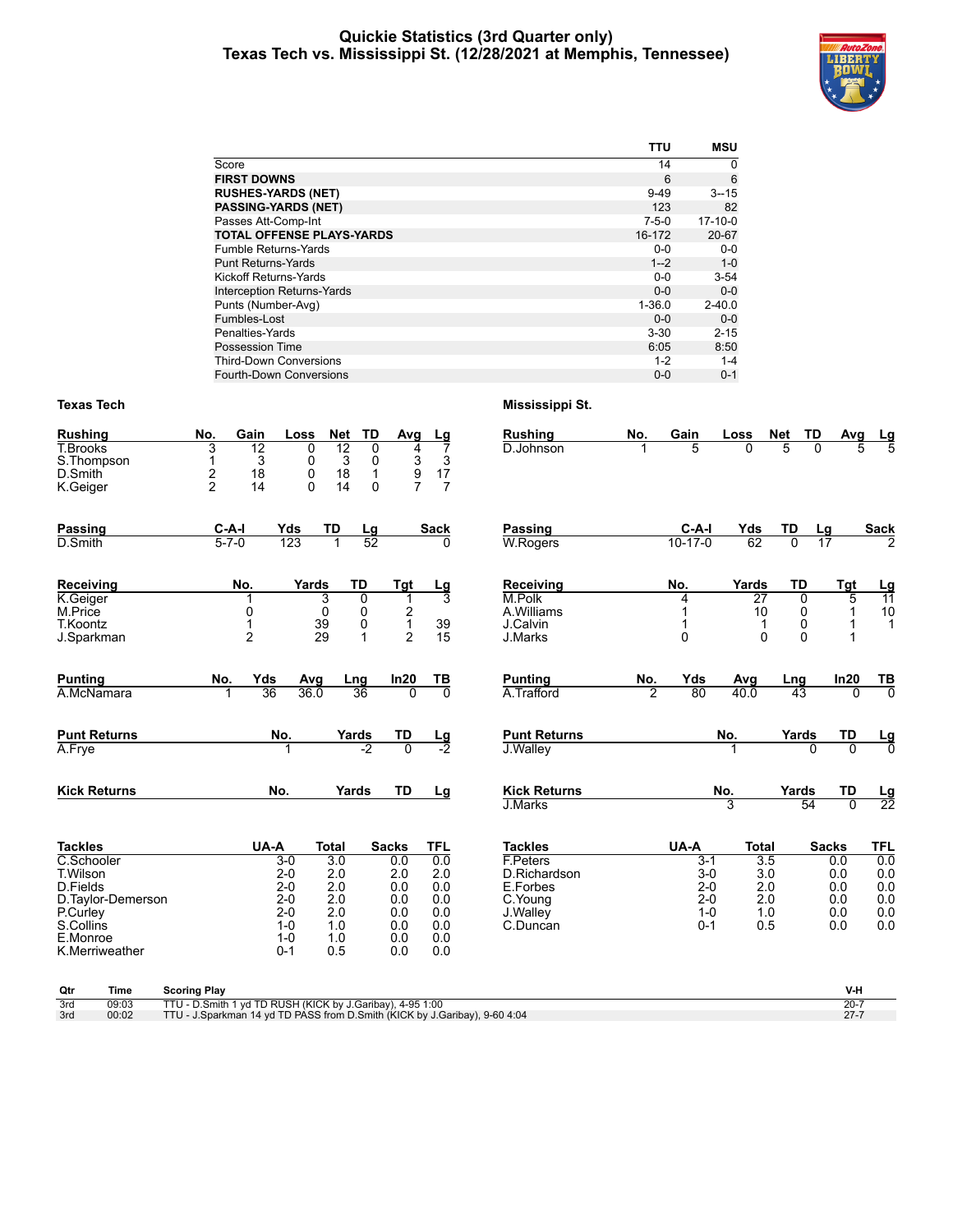#### **Play-by-Play Summary (4th quarter) Texas Tech vs. Mississippi St. (12/28/2021 at Memphis, Tennessee)**



#### **MSU drive start at 15:00**

|          |       | Start of 4th quarter, clock 15:00.                                                                                                                                                                                                                                                        |   |
|----------|-------|-------------------------------------------------------------------------------------------------------------------------------------------------------------------------------------------------------------------------------------------------------------------------------------------|---|
| $1 - 10$ |       | MSU28 [NHSG] MARKS, Jo'quavious rush to the left for a gain of 6 yards to the MSU34 (WILSON, Tyree).                                                                                                                                                                                      |   |
| $2 - 4$  |       | MSU34 [NHSG] ROGERS, Will pass to the right incomplete intended for MARKS, Jo'quavious thrown to the MSU35;<br>QB hurried by WILSON, Tyree.                                                                                                                                               |   |
| $3 - 4$  |       | MSU34 [NHSG] ROGERS, Will pass to the left complete for 14 yards to WILLIAMS, Austin caught at the MSU37 and<br>advanced to the MSU48 (MONROE, Eric), 1ST DOWN. PENALTY MSU Unnecessary Roughness on<br>JONES, Nick enforced 15 yards from the end of the play at the MSU48 to the MSU33. | P |
| $1 - 10$ |       | MSU33 [NHSG] ROGERS, Will pass up the middle complete for 5 yards to MARKS, Jo'quavious caught at the<br>MSU28 and advanced to the MSU38 (HUTCHINGS, Jaylon).                                                                                                                             |   |
| $2 - 5$  |       | MSU38 [NHSG] ROGERS, Will pass to the right incomplete intended for WALLEY, Jaden broken up by TAYLOR-<br>DEMERSON, Dadrion at the MSU39.                                                                                                                                                 |   |
| $3 - 5$  |       | MSU38 [NHSG] ROGERS, Will pass to the right complete for 9 yards to POLK, Makai caught at the MSU46 and<br>advanced to the MSU47, out of bounds, 1ST DOWN.                                                                                                                                | P |
| $1 - 10$ | MSU47 | [NHSG] ROGERS, Will pass up the middle incomplete intended for HARVEY, Rufus thrown to the TTU40.                                                                                                                                                                                         |   |
| $2 - 10$ | MSU47 | [NHSG] ROGERS, Will pass up the middle complete for 7 yards to MARKS, Jo'quavious caught at the<br>MSU42 and advanced to the TTU46 (BLIDI, Philip).                                                                                                                                       |   |
| $3-3$    | TTU46 | [NHSG] ROGERS, Will pass to the left intercepted by MONROE, Eric at the TTU15 intended for HARVEY,<br>Rufus. Monroe return for 0 yards to the TTU15, End of Play. [12:29]                                                                                                                 |   |
|          |       | Drive Summary 9 plays, 26 vards, 2:31                                                                                                                                                                                                                                                     |   |

*Drive Summary: 9 plays, 26 yards, 2:31*

#### **TTU drive start at 12:29**

| 1-10     | TTU15       | [NHSG] BROOKS, Tahj rush up the middle for a gain of 5 yards to the TTU20 (WATSON, Nathaniel).                                                                      |   |
|----------|-------------|---------------------------------------------------------------------------------------------------------------------------------------------------------------------|---|
| $2 - 5$  | TTU20       | [NHSG] SMITH, Donovan pass to the right complete for 48 yards to PRICE, Myles caught at the TTU46 and<br>advanced to the MSU32 (ELLINGTON, Corey), 1ST DOWN.        | P |
| 1-10     |             | MSU32 [NHSG] SMITH, Donovan pass to the left incomplete intended for PRICE, Myles thrown to the MSU5.                                                               |   |
| $2 - 10$ |             | MSU32 [NHSG] SMITH, Donovan pass to the right complete for 19 yards to WHITE, Xavier caught at the MSU36 and<br>advanced to the MSU13 (ELLINGTON, Corey), 1ST DOWN. | P |
| 1-10     |             | MSU13 [NHSG] WHITE, Xavier rush up the middle for a gain of 4 yards to the MSU9 (ELLINGTON, Corey).                                                                 |   |
| 2-6      | MSU9        | [NHSG] THOMPSON, SaRodorick rush up the middle for a gain of 7 yards to the MSU2 (PETERS, Fred),<br>1ST DOWN.                                                       | R |
| $1 - 2$  | MSU2        | [NHSG] THOMPSON, SaRodorick rush to the right for a gain of 1 yard to the MSU1 (WHEAT, Tyrus).                                                                      |   |
| $2 - 1$  | <b>MSU1</b> | [NHSG] THOMPSON, SaRodorick rush up the middle for a gain of 1 yard to the MSU0, TOUCHDOWN<br>TTU (Scoring play confirmed). [08:47]                                 |   |
|          |             |                                                                                                                                                                     |   |

**1-3 MSU3 GARIBAY, Jonathan PAT kick attempt is good.**

#### **TEXAS TECH 34, MISSISSIPPI ST. 7**

*Drive Summary: 8 plays, 85 yards, 3:42*

WOLFF, Trey kickoff 65 yards to the MSU0, Touchback.

#### **MSU drive start at 08:47**

| $1 - 10$ | MSU25 [NHSG] ROGERS, Will pass to the right complete for 11 yards to WILLIAMS, Austin caught at the MSU31<br>and advanced to the MSU36 (SCHOOLER, Colin), 1ST DOWN.                                                                                                            | P |
|----------|--------------------------------------------------------------------------------------------------------------------------------------------------------------------------------------------------------------------------------------------------------------------------------|---|
| $1 - 10$ | MSU36 [NHSG] JOHNSON, Dillon rush up the middle for a gain of 30 yards to the TTU34 (WILLIAMS, Rayshad), out<br>of bounds. 1ST DOWN.                                                                                                                                           | R |
| 1-10     | TTU34 [NHSG] JOHNSON, Dillon rush up the middle for a gain of 2 yards to the TTU32 (HUTCHINGS, Jaylon).                                                                                                                                                                        |   |
| $2 - 8$  | TTU32 [NHSG] ROGERS, Will sacked for a loss of 10 yards at the TTU42 (BRADFORD JR., Tony).                                                                                                                                                                                     |   |
| $3-18$   | TTU42 [NHSG] ROGERS, Will pass up the middle complete for 6 yards to JOHNSON, Dillon caught at the TTU39,<br>JOHNSON, Dillon fumbled at TTU36 forced by ELDRIDGE, Kosi, recovered by TTU FIELDS, DaMarcus at<br>the TTU36, returned 0 yards to the TTU36, End of Play. [06:25] |   |

*Drive Summary: 5 plays, 39 yards, 2:22*

#### **TTU drive start at 06:25**

1-10 TTU36 [NHSG] SMITH, Donovan pass to the left complete for 2 yards to KOONTZ, Travis caught at the TTU35 and advanced to the TTU38 (PETERS, Fred).

2-8 TTU38 [NH] WHITE, Xavier rush to the left for a gain of 1 yard to the TTU39 (FORBES, Emmanuel).

- 3-7 TTU39 [NHSG] SMITH, Donovan pass to the right incomplete intended for RIGDON, Dalton broken up by JIMISON, Jay at the MSU29.
- 4-7 TTU39 MCNAMARA, Austin punt 60 yards to the MSU1 downed by COLLINS, Seth. [04:38]

*Drive Summary: 3 plays, 3 yards, 1:47*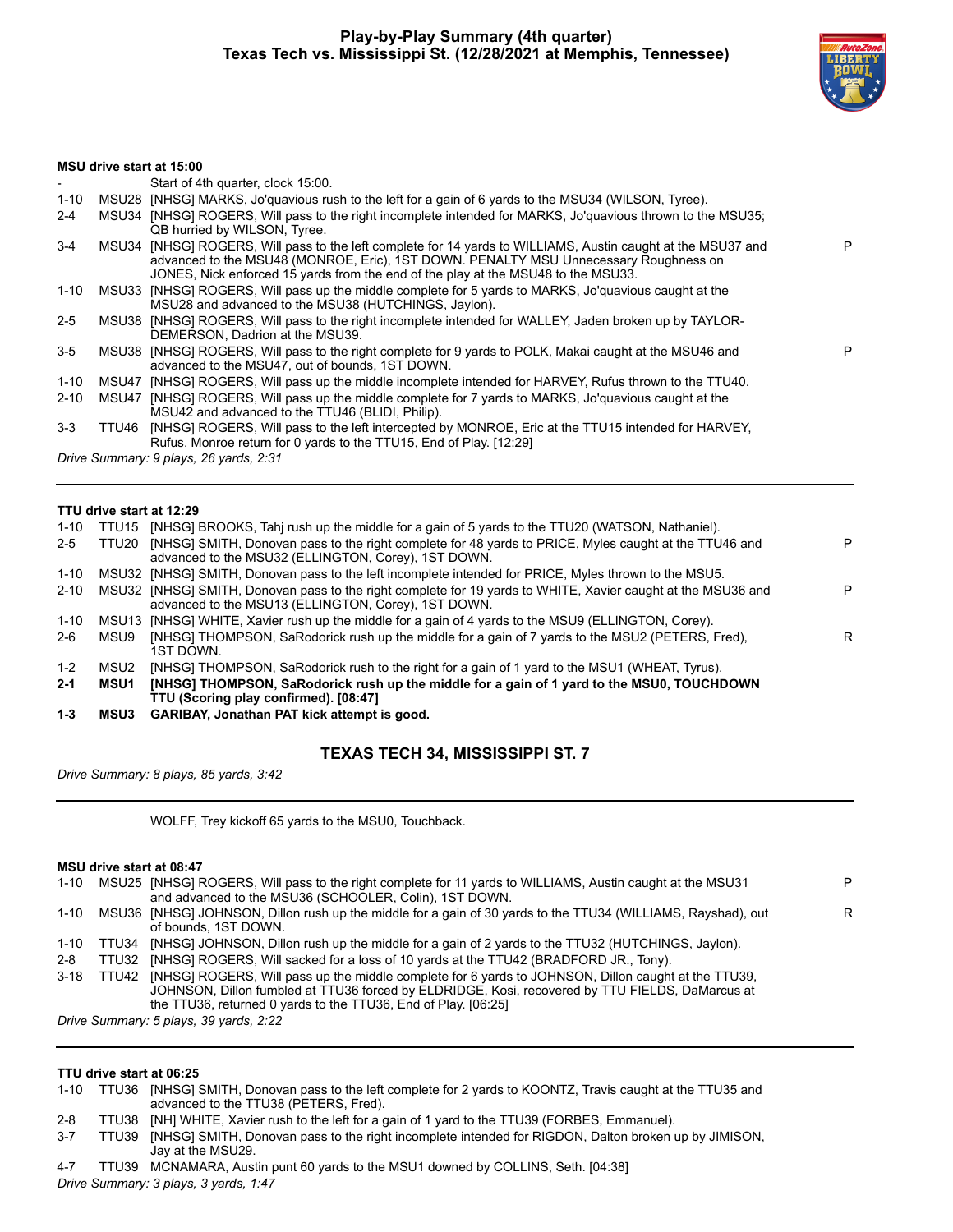| MSU drive start at 04:38 |  |
|--------------------------|--|
|--------------------------|--|

|                                         |                  | .                                                                                                                                                                             |   |  |  |  |  |  |  |
|-----------------------------------------|------------------|-------------------------------------------------------------------------------------------------------------------------------------------------------------------------------|---|--|--|--|--|--|--|
| $1 - 10$                                | MSU1             | [NHSG] MARKS, Jo'quavious rush to the right for a gain of 1 yard to the MSU2 (PEARSON, Reggie).                                                                               |   |  |  |  |  |  |  |
| $2 - 9$                                 | MSU <sub>2</sub> | [NHSG] ROGERS, Will pass up the middle complete for 8 yards to MARKS, Jo'quavious caught at the MSU1<br>and advanced to the MSU10 (SCHOOLER, Colin; DREW, Devin).             |   |  |  |  |  |  |  |
| $3 - 1$                                 |                  | MSU10 [NHSG] MARKS, Jo'quavious rush to the left for a gain of 9 yards to the MSU19 (PEARSON, Reggie), 1ST<br>DOWN.                                                           | R |  |  |  |  |  |  |
| $1 - 10$                                |                  | MSU19 [NHSG] ROGERS, Will pass to the left incomplete thrown to the MSU35; QB hurried by BLIDI, Philip.                                                                       |   |  |  |  |  |  |  |
| $2 - 10$                                |                  | MSU19 [NHSG] ROGERS, Will pass up the middle complete for 28 yards to WILLIAMS, Austin caught at the MSU33<br>and advanced to the MSU47 (TAYLOR-DEMERSON, Dadrion), 1ST DOWN. | P |  |  |  |  |  |  |
| $1 - 10$                                |                  | MSU47 [NHSG] ROGERS, Will pass to the right incomplete intended for MARKS, Jo'quavious thrown to the MSU48.                                                                   |   |  |  |  |  |  |  |
| $2 - 10$                                |                  | MSU47 [NHSG] MARKS, Jo'quavious rush up the middle for a gain of 2 yards to the MSU49 (HUTCHINGS, Jaylon).                                                                    |   |  |  |  |  |  |  |
| $3 - 8$                                 |                  | MSU49 [NHSG] ROGERS, Will scrambles to the left for a gain of 4 yards to the TTU47, out of bounds.                                                                            |   |  |  |  |  |  |  |
| 4-4                                     | TTU47            | [NHSG] ROGERS, Will pass up the middle complete for 4 yards to CALVIN, Jamire caught at the TTU44 and<br>advanced to the TTU43 (JEFFERS, Riko), 1ST DOWN.                     | P |  |  |  |  |  |  |
| $1 - 10$                                | TTU43            | [NHSG] ROGERS, Will pass to the left complete for -1 yard to CALVIN, Jamire to the TTU44 (SCHOOLER,<br>Colin). [00:52]                                                        |   |  |  |  |  |  |  |
| $2 - 11$                                | V44              | Timeout Mississippi St., clock 00:52. [00:52]                                                                                                                                 |   |  |  |  |  |  |  |
| $2 - 11$                                | TTU44            | [NHSG] ROGERS, Will pass to the right complete for 6 yards to CALVIN, Jamire to the TTU38 (WILLIAMS,<br>Rayshad).                                                             |   |  |  |  |  |  |  |
| $3-5$                                   | TTU38            | [NHSG] ROGERS, Will pass to the right complete for 8 yards to DUCKING, Caleb caught at the TTU32 and<br>advanced to the TTU30 (WILLIAMS, Rayshad), 1ST DOWN.                  | P |  |  |  |  |  |  |
| $1 - 10$                                | TTU30            | [NHSG] ROGERS, Will pass to the right incomplete intended for MARKS, Jo'quavious thrown to the TTU25.<br>[00:00]                                                              |   |  |  |  |  |  |  |
| Drive Summary: 13 plays, 69 yards, 4:38 |                  |                                                                                                                                                                               |   |  |  |  |  |  |  |
|                                         |                  |                                                                                                                                                                               |   |  |  |  |  |  |  |

1-10 TTU30 End of game, clock 0:00.

# **FINAL SCORE - : TEXAS TECH 34, MISSISSIPPI ST. 7**

|                        | Time               | 1st Downs          |  |  | <b>Conversions</b> |         |         |         |             |                  |
|------------------------|--------------------|--------------------|--|--|--------------------|---------|---------|---------|-------------|------------------|
| <b>Quarter Summary</b> | Score Poss R P X T |                    |  |  |                    | – 3rd   | 4th     | Rushina | Passing     | <b>Penalties</b> |
| Texas Tech             |                    | $5:29$ 1 2 0 3 0-1 |  |  |                    |         | 0-0     | $6-19$  | 3-5-0-69    | $0 - 0$          |
| Mississippi St.        |                    | 9:31 2 6 0 8       |  |  |                    | $4 - 7$ | $1 - 1$ | $8-44$  | 12-19-1-105 | $1 - 15$         |